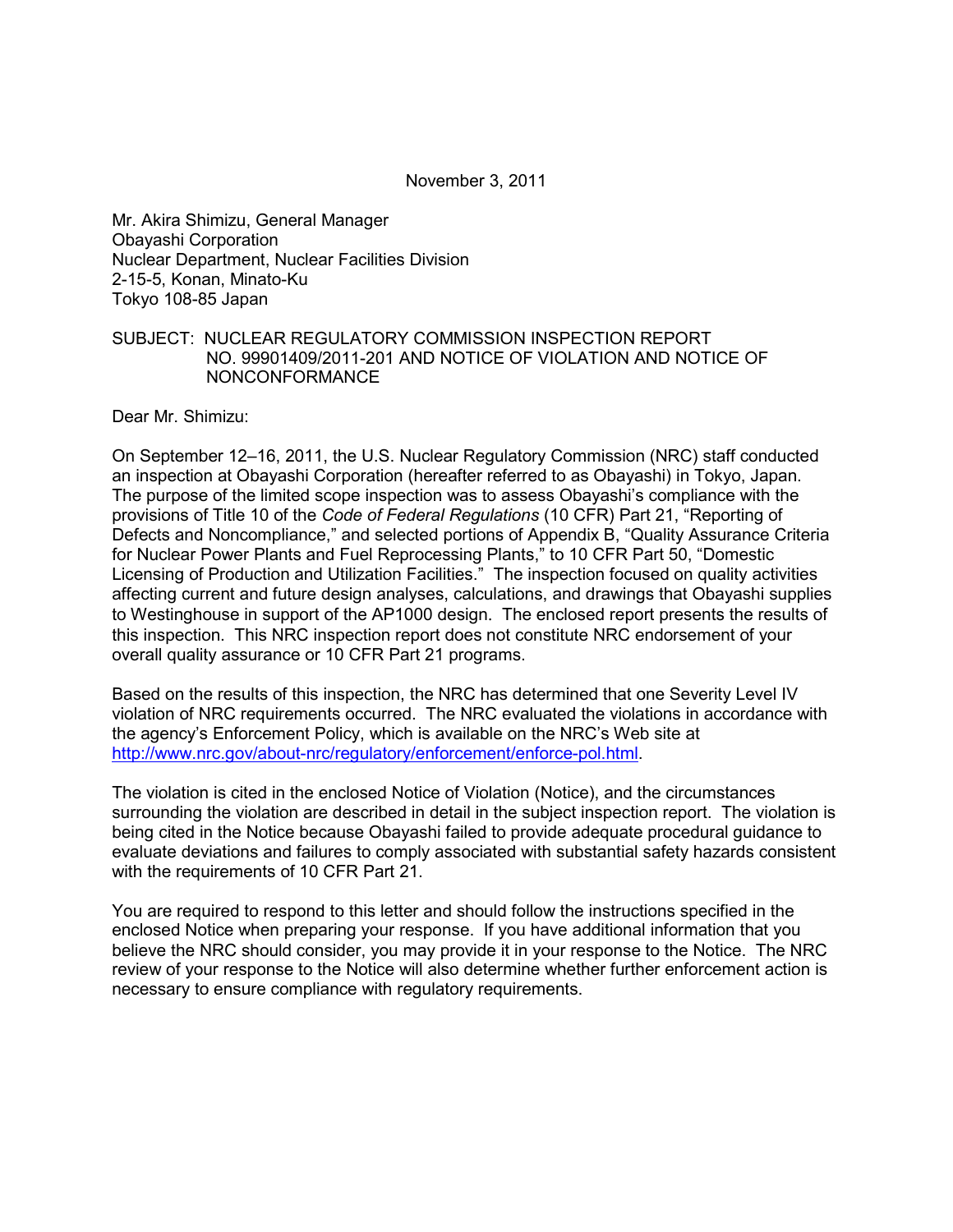#### A. Shimizu - 2 -

In addition, during this inspection, the NRC inspection team found that the implementation of your quality assurance (QA) program failed to meet certain NRC requirements imposed on you by your customers or NRC licensees. Specifically, the NRC inspection team determined that Obayashi was not fully implementing certain aspects of its QA program (i.e., design control, control of nonconformance/corrective action, control of quality records, and audits) consistent with contractual requirements. These nonconformances are cited in the enclosed Notice of Nonconformance (NON) and the circumstances surrounding them are described in detail in the enclosed inspection report.

Please provide a written explanation or statement within 30 days of this letter in accordance with the instructions specified in the enclosed NON. We will consider extending the response time if you show good cause for us to do so.

It is important to note that the NRC inspection team performed a limited scope inspection. The deficiencies identified may affect other portions of Obayashi's QA program that the NRC inspection team did not review. Therefore, Obayashi must extend its review, where applicable, beyond the specific examples identified by the NRC inspection team and apply corrective actions, as appropriate. In your response to the Notice and the identified NON, Obayashi should document the areas for which it extended its review beyond the specific examples of the deficiencies identified by the NRC inspection team, the extent of its review, any additional deficiencies, and the corrective actions implemented.

One additional area of concern identified during the NRC inspection is Obayashi's reliance on the International Standardization Organization (ISO) 9001:2000 "Quality Management System (QMS) – Requirements," provisions as the basis for the Obayashi Quality Management System. As documented in SECY-03-0117, "Approaches for Adopting More Widely Accepted International Quality Standards," ISO 9001-2000 on its own does not meet the regulatory requirements of Appendix B to 10 CFR Part 50. The NRC inspection team noted that Westinghouse Electric Company purchase orders imposed the regulatory requirements of Appendix B to 10 CFR Part 50 and the American Society of Mechanical Engineers NQA-1-1994, "Quality Assurance Requirements for Nuclear Facility Applications." Therefore, supplemental quality requirements would need to be applied to the QMS program in order to meet applicable regulatory requirements.

In accordance with 10 CFR 2.390, "Public Inspections, Exemptions, Requests for Withholding," of the NRC's "Rules of Practice," a copy of this letter, its enclosures, and your response will be made available electronically for public inspection in the NRC Public Document Room or from the NRC's Agencywide Documents Access and Management System, accessible from the NRC Web site at http://www.nrc.gov/reading-rm/adams.html. To the extent possible, your response should not include any personal privacy, proprietary, or safeguards information so that it can be made available to the public without redaction. If personal privacy or proprietary information is necessary to provide an acceptable response, then please provide a bracketed copy of your response that identifies the information that should be protected and a redacted copy of your response that deletes such information. If you request that such material be withheld from public disclosure, you must specifically identify the portions of your response that you seek to have withheld and provide, in detail, the bases for your claim (e.g., explain why the disclosure of the information will create an unwarranted invasion of personal privacy or provide the information required by 10 CFR 2.390(b) to support a request for withholding confidential commercial or financial information). If Safeguards Information is necessary to provide an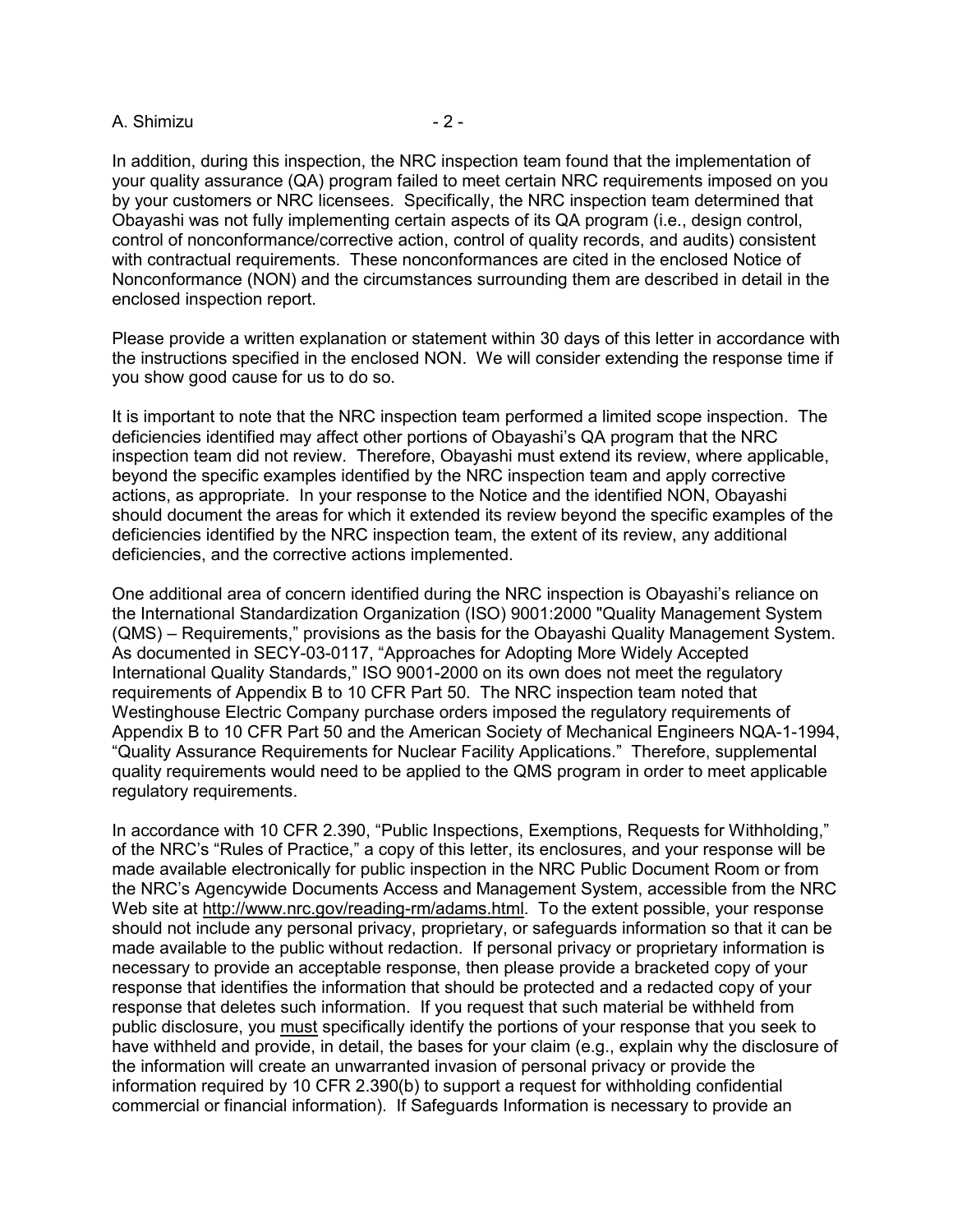A. Shimizu - 3 -

acceptable response, please provide the level of protection described in 10 CFR 73.21, "Protection of Safeguards Information: Performance Requirements."

Sincerely,

*/RA/* 

 Juan D. Peralta, Chief Quality and Vendor Branch 1 Division of Construction Inspection and Operational Programs Office of New Reactors

Docket No. 99901409

Enclosures: As stated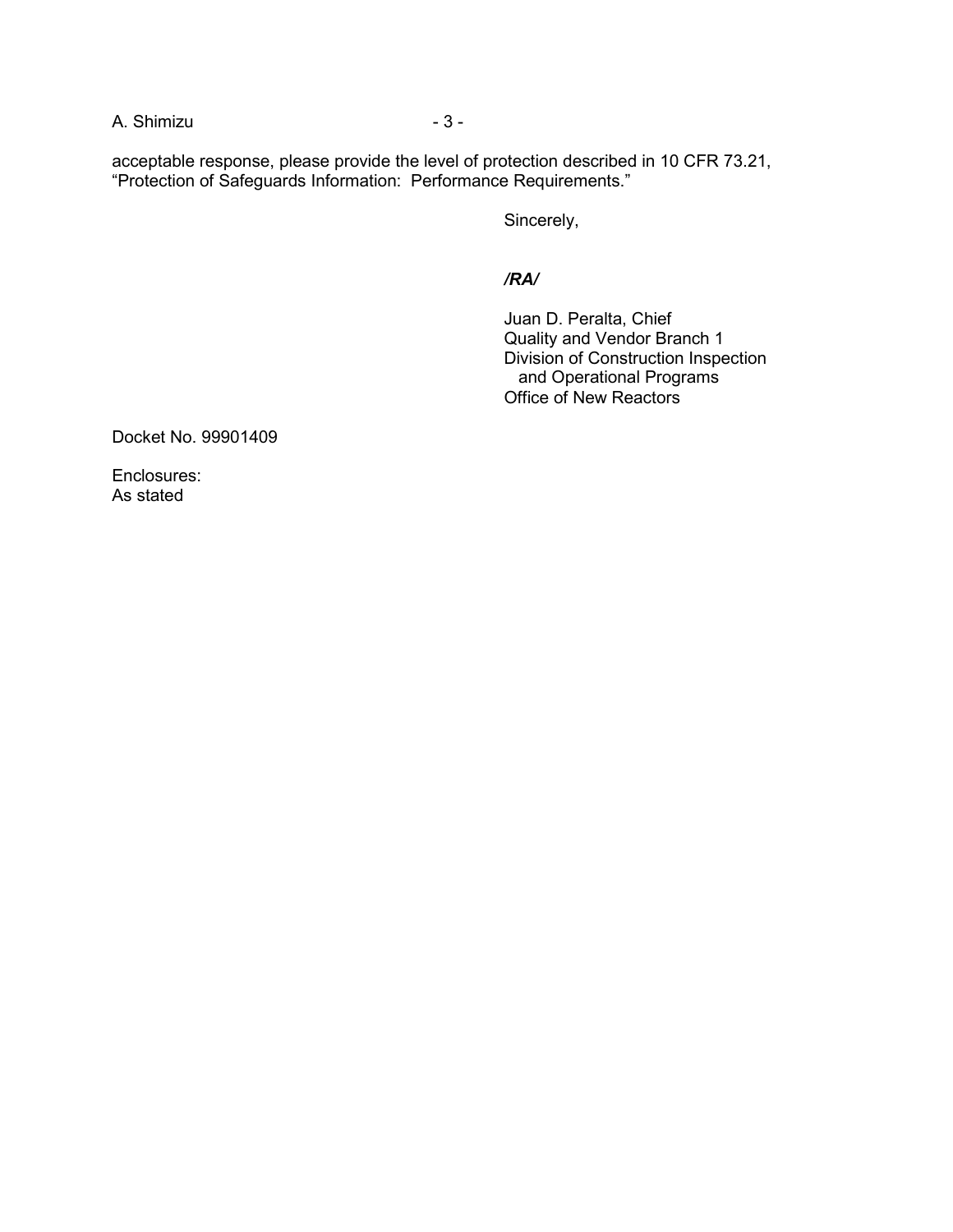A. Shimizu - 3 -

acceptable response, please provide the level of protection described in 10 CFR 73.21, "Protection of Safeguards Information: Performance Requirements."

Sincerely,

*/RA/*

 Juan D. Peralta, Chief Quality and Vendor Branch 1 Division of Construction Inspection and Operational Programs Office of New Reactors

Docket No. 99901409

Enclosures: As stated

|               | DISTRIBUTION:<br>JTappert<br>RidsNroDcipCQVA<br>RidsNrrDeEQVB | MShuiabi<br>RidsNroDcipCQVB<br>shimizu.akira@obayashi.co.jp | <b>BTegeler</b><br>RidsNroDcip |                      | RRasmussen<br>itabashi.yuji@obayashi.co.jp | <b>MShams</b>   |  |
|---------------|---------------------------------------------------------------|-------------------------------------------------------------|--------------------------------|----------------------|--------------------------------------------|-----------------|--|
|               | <b>ADAMS Accession No.: ML11286A106</b>                       |                                                             |                                | *concurred via email |                                            | NRO-002         |  |
| <b>OFFICE</b> | NRO/DCIP/COVA                                                 | NRO/DCIP/COVA                                               | NRO/DE/SEB1                    | NRO/DE/SEB1          | NRO/DCIP/CAEB                              | NRO/DCIP/COVA   |  |
| <b>NAME</b>   | RPrato*                                                       | KKavanagh                                                   | BTegeler*                      | MShams*              | TFrye                                      | <b>JPeralta</b> |  |
| <b>DATE</b>   | 10/17/11                                                      | 11/03/11                                                    | 10/13/11                       | 10/13/11             | 10/25/11                                   | 11/03/11        |  |
|               | AFFIAIAL BEAARD AABY                                          |                                                             |                                |                      |                                            |                 |  |

**OFFICIAL RECORD COPY**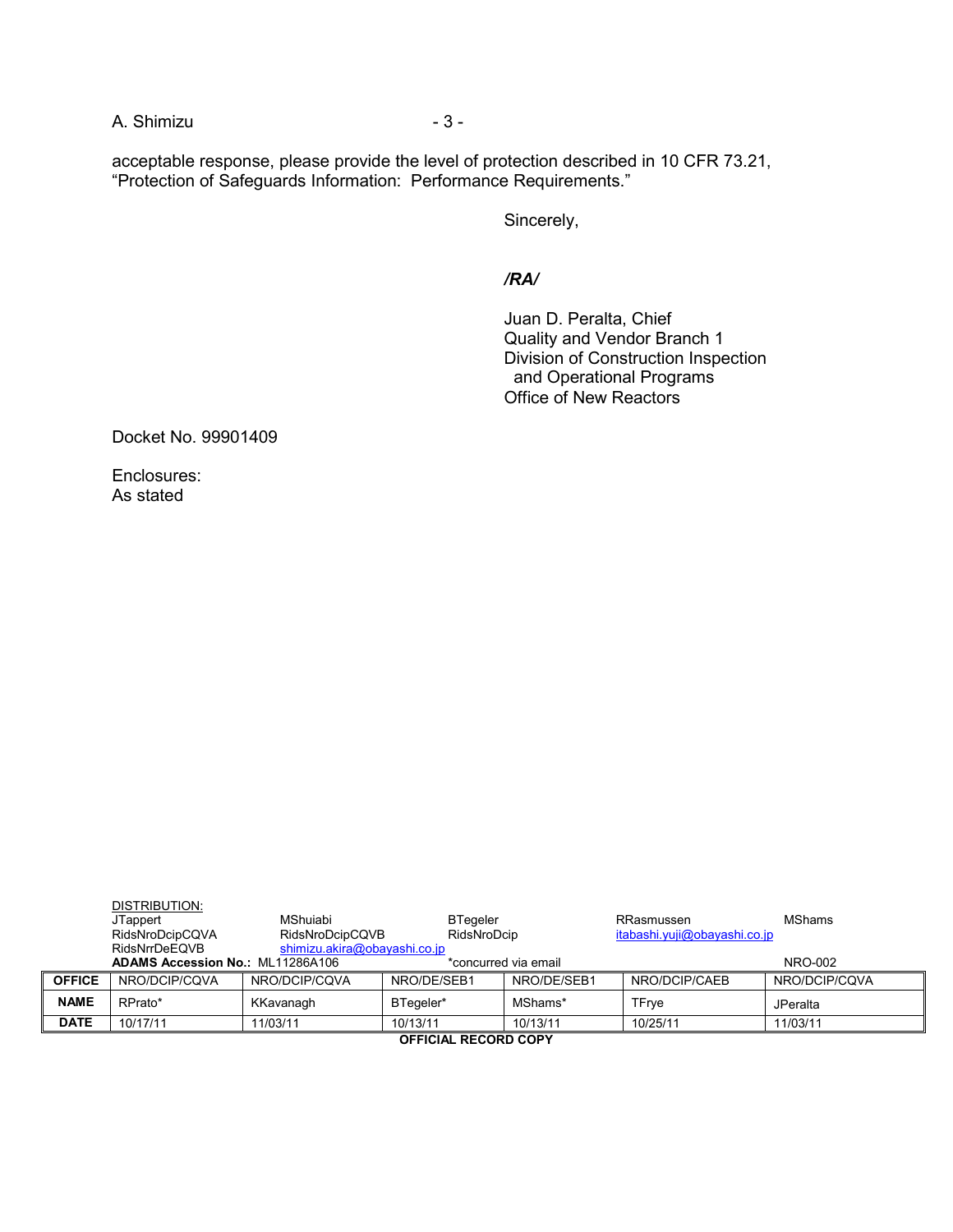#### **NOTICE OF VIOLATION**

Obayashi Corporation Docket Number 99901409 Tokyo, Japan Inspection Report Number 2011-201

During a U.S. Nuclear Regulatory Commission (NRC) inspection conducted at the Obayashi Corporation (hereafter referred to as Obayashi) in Tokyo, Japan, on September 12-16, 2011, a violation of NRC requirements was identified. In accordance with the NRC Enforcement Policy, the violation is listed below:

 Title 10 of the *Code of Federal Regulations* (10 CFR), Section 21.21, "Notification of Failure To Comply or Existence of a Defect and Its Evaluation," paragraph 21.21(a), requires, in part, that each individual, corporation, partnership, or other entity subject to 10 CFR Part 21 shall adopt appropriate procedures to evaluate deviations and failures to comply associated with substantial safety hazards as soon as practicable.

 10CFR Section 21.51, "Maintenance and Inspection of Records," requires, in part, that each individual, corporation, partnership, dedicating entity, or other entity subject to 10 CFR Part 21 shall prepare and maintain records necessary to accomplish the purpose of 10 CFR Part 21, specifically (1) retain evaluations of all deviations and failures to comply for a minimum of five years after the date of the evaluation; (2) retain any notifications sent to purchasers and affected licensees for a minimum of five years after the date of the notification; and (3) retain a record of the purchasers of basic components for 10 years after delivery of the basic component or service associated with a basic component.

Contrary to the above, as of September 16, 2011, Obayashi had not adopted an appropriate procedure for evaluating deviations and failures to comply. Specifically, Obayashi procedure, AP1000-P-001, AP1000 Project Working Procedures, "Reporting of Defects/Non-Compliance and Adverse to Safety in Accordance to 10 CFR Part 21 for AP1000 Contracts," Revision 0, dated August 31, 2011, was established approximately six years after the placement of a safety-related purchase order that imposed 10 CFR Part 21 requirements on Obayashi. Additionally, Obayashi failed to evaluate at least four nonconformances/corrective actions for reportability under 10 CFR Part 21 and failed to establish the record-keeping requirements of Section 21.51 of 10 CFR Part 21.

This issue has been identified as Violation 99901409/2011-201-01.

This is a Severity Level IV Violation (Section 6.5).

Pursuant to the provisions of 10 CFR 2.201, "Notice of Violation," Obayashi is hereby required to submit a written statement or explanation to the U.S. Nuclear Regulatory Commission, ATTN: Document Control Desk, Washington, DC 20555-0001, with a copy to the Chief, Quality and Vendor Branch 1, Division of Construction Inspection and Operational Programs, Office of New Reactors, within 30 days of the date of the letter transmitting this Notice of Violation. This reply should be clearly marked as a "Reply to a Notice of Violation" and should include for each violation (1) the reason for the violation, or, if contested, the basis for disputing the violation or severity level, (2) the corrective steps that have been taken and the results achieved, (3) the corrective steps that will be taken to avoid further violations, and (4) the date when full compliance will be achieved. Your response may reference or include previous docketed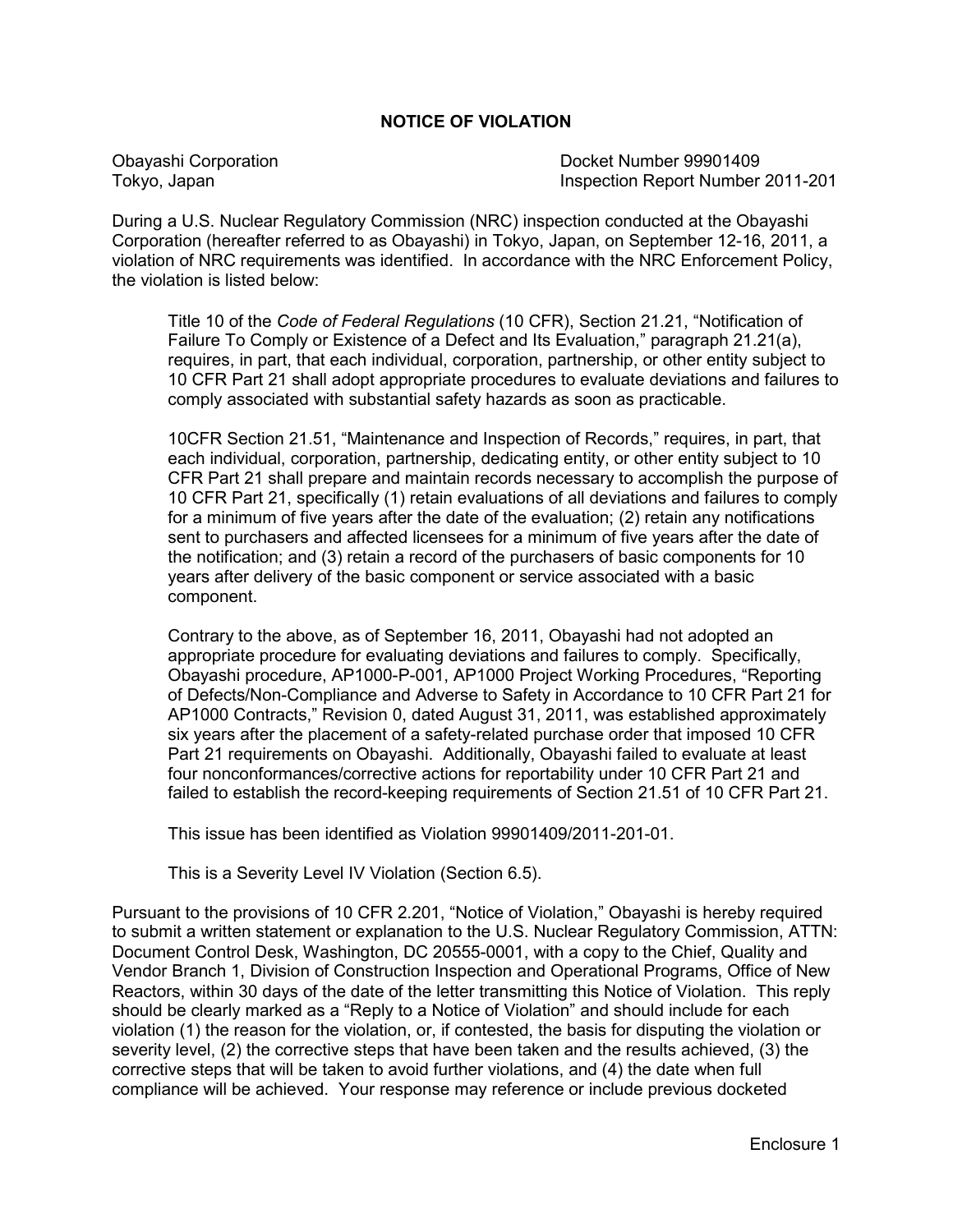correspondence, if the correspondence adequately addresses the required response. Where good cause is shown, consideration will be given to extending the response time.

If you contest this enforcement action, you should also provide a copy of your response, with the basis for your denial, to the Director, Office of Enforcement, U.S. Nuclear Regulatory Commission, Washington, DC 20555-0001.

Because your response will be made available electronically for public inspection in the NRC Public Document Room or in the NRC Agencywide Documents Access and Management System, accessible from the NRC Web site at http://www.nrc.gov/reading-rm/adams.html, to the extent possible, it should not include any personal privacy, proprietary, or safeguards information so that it can be made available to the public without redaction. If personal privacy or proprietary information is necessary to provide an acceptable response, then please provide a bracketed copy of your response that identifies the information that should be protected and a redacted copy that deletes such information. If you request withholding of such material, you must specifically identify the portions of your response that you seek to have withheld and provide in detail the bases for your claim of withholding (e.g., explain why the disclosure of information will create an unwarranted invasion of personal privacy or provide the information required by 10 CFR 2.390(b) to support a request for withholding confidential commercial or financial information). If Safeguards Information is necessary to provide an acceptable response, please provide the level of protection described in 10 CFR 73.21, "Protection of Safeguards Information: Performance Requirements."

In accordance with 10 CFR 19.11, you may be required to post this Notice within two working days of receipt.

Dated at Rockville, MD, this 3<sup>rd</sup> day of November 2011.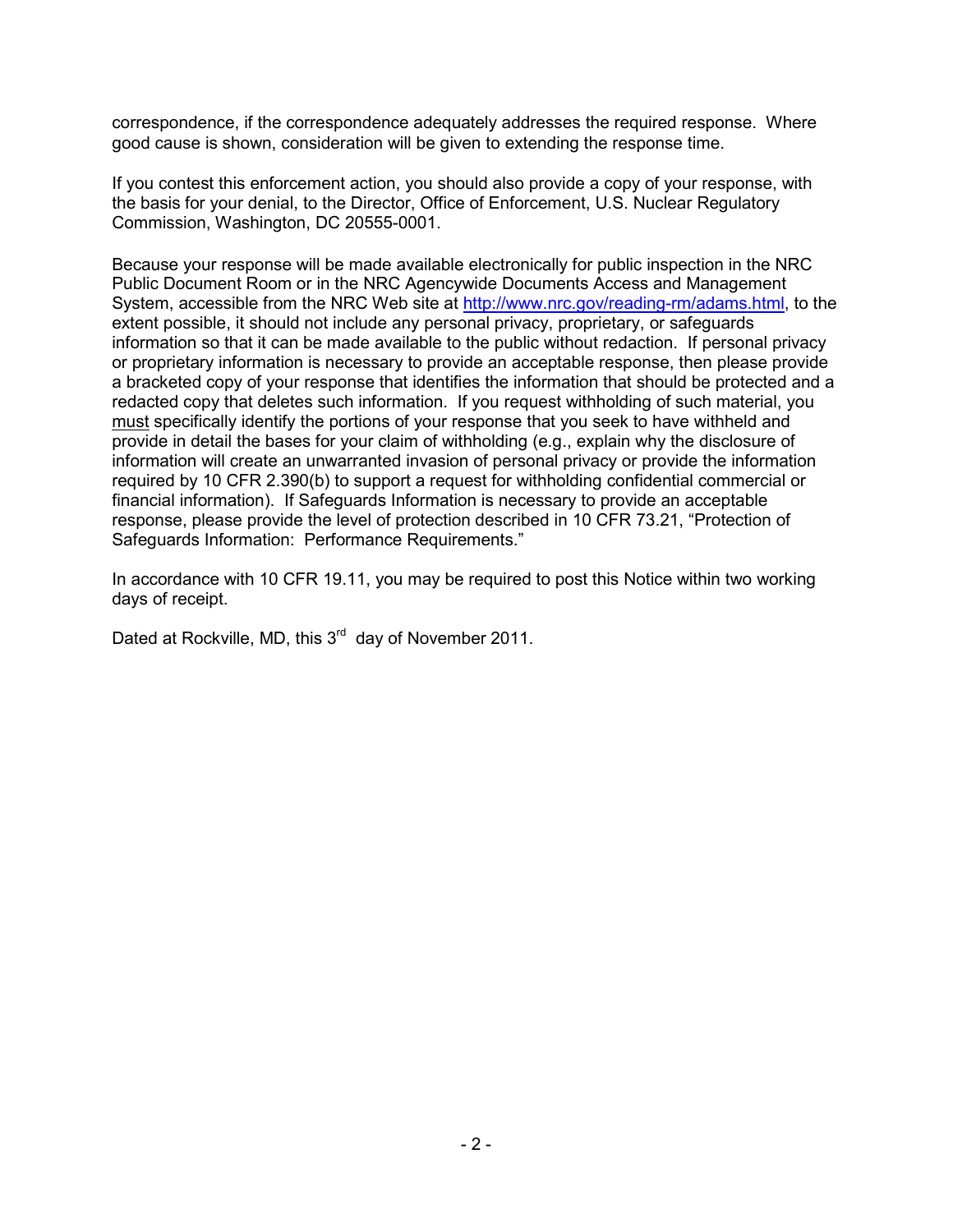#### **NOTICE OF NONCONFORMANCE**

Tokyo, Japan Report No. 2011-201

Obayashi Corporation **Docket No. 99901409** 

Based on the results of a U.S. Nuclear Regulatory Commission (NRC) inspection conducted at the Obayashi Corporation (hereafter referred to as Obayashi) in Tokyo, Japan, on September 12, 2011 through September 16, 2011, it appears that certain activities were not conducted in accordance with NRC requirements that were contractually imposed on Obayashi by NRC applicants:

A. Criterion II, "Quality Assurance Program," of Appendix B, "Quality Assurance Program Criteria for Nuclear Power Plants and Fuel Reprocessing Plants," to Title 10 of the *Code of Federal Regulations* (10 CFR) Part 50, "Domestic Licensing of Production and Utilization Facilities," states, in part, that a quality assurance program which complies with the requirements of this appendix shall be established consistent with the schedule for accomplishing the activities. This program shall be documented by written policies, procedures, or instructions and shall be carried out in accordance with those policies, procedures, or instructions.

Westinghouse Electric Company (WEC) purchase order (PO) 4500176463, Change Notice 2, required that Obayashi design services shall be performed in accordance to Appendix B to 10 CFR Part 50, Regulatory Guide 1.28, "Quality Assurance Program Requirements (Design and Construction)", Revision 3, August 1985; and American Society of Mechanical Engineers (ASME) NQA-1-1994, "Quality Assurance Requirements for Nuclear Facility Applications."

Contrary to the above, as of September 16, 2011, Obayashi failed to establish a quality assurance program consistent with the applicable provisions of Appendix B to 10 CFR Part 50 and the industry quality standards specified in PO 4500176463 for AP1000 safety-related engineering services.

This issue has been identified as Nonconformance 99901409/2011-201-02.

B. Criterion III, "Design Control," of Appendix B states, in part, that measures shall be established to assure that applicable regulatory requirements and the design basis for those structures, systems, and components to which Appendix B applies are correctly translated into specifications, drawings, procedures, and instructions. Measures shall be established for the identification and control of design interfaces and for coordination among participating design organizations. These measures shall include the establishment of procedures among participating design organizations for the review, approval, release, distribution, and revision of documents involving design interfaces. In addition, design changes shall be subject to design control measures commensurate with those applied to the original design and be approved by the organization that performed the original design.

Contrary to the above, as of September 16, 2011, Obayashi failed to: 1) assure that applicable design basis are correctly translated into calculations; 2) establish procedures for the identification and control of design control interfaces and for coordination among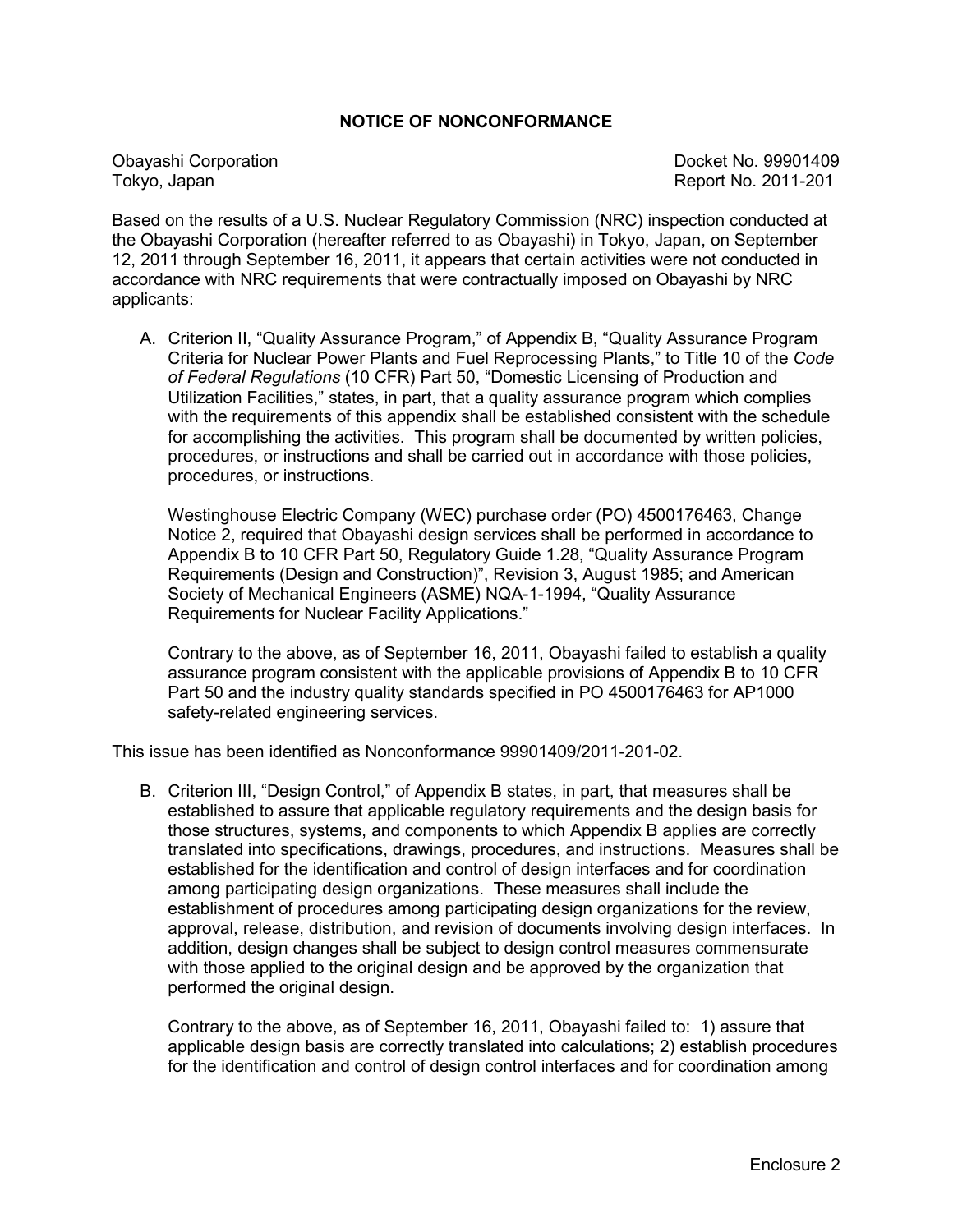participating design organizations; and 3) subject design changes to the commensurate design control measures applied to the original design. Specifically, Obayashi failed to: (1) correctly implement the provisions of the American Concrete Institute (ACI) 349, "Code Requirements for Nuclear Safety-Related Concrete Structures & Commentary;" (2) implement measures to identify and implement organizational interfaces between Obayashi and Westinghouse Electric Company for design control, design changes and technical direction; and (3) ensure that design changes were reviewed and verified with the same rigor as the original design.

This issue has been identified as Nonconformance 99901409/2011-201-03.

C. Criterion XV, "Nonconforming Materials, Parts, or Components," of Appendix B to 10 CFR Part 50 states, in part, that measures shall be established to control materials, parts, or components which do not conform to requirements in order to prevent their inadvertent use. These measures shall include, as appropriate, procedures for identification, documentation, segregation, disposition, and notification to affected organizations.

Criterion XVI, "Corrective Action," of Appendix B to 10 CFR Part 50 states that "Measures shall be established to assure that conditions adverse to quality, such as failures, malfunctions, deficiencies, deviations, defective material and equipment, and nonconformances are promptly identified and corrected. In the case of significant conditions adverse to quality, the measures shall assure that the cause of the condition is determined and corrective action taken to preclude repetition. The identification of the significant condition adverse to quality, the cause of the condition, and the corrective action taken shall be documented and reported to appropriate levels of management."

Contrary to the above, as of September 16, 2011, Obayashi failed to establish measures to adequately address nonconformances and corrective actions. Specifically, Obayashi failed to establish measures for: (1) the segregation of nonconforming calculations and drawings; (2) performing prompt corrective actions; (3) differentiating between conditions adverse to quality and significant conditions adverse to quality; (4) providing a link between the Obayashi nonconformance control and corrective action procedure and the Obayashi Part 21 procedure; and (5) implementing corrective actions on two WEC supplier corrective action reports (SCARs).

This issue has been identified as Nonconformance 99901409/2011-201-04.

D. Criterion XVII, "Quality Assurance Records," of Appendix B to 10 CFR Part 50 states, in part, that records shall include the results of reviews, inspections, tests, audits, monitoring of work performance, and materials analyses. The records shall also include closely-related data such as qualifications of personnel, procedures, and equipment. Consistent with applicable regulatory requirements, requirements shall be established concerning record retention, such as duration, location, and assigned responsibility.

Contrary to the above, as of September 16, 2011, Obayashi failed to establish requirements for the retention of records. Specifically, Obayashi failed to: (1) provide instructions for the maintenance of records for the qualification of personnel; and (2) document the record-keeping process used by Obayashi.

This issue has been identified as Nonconformance 99901409/2011-201-05.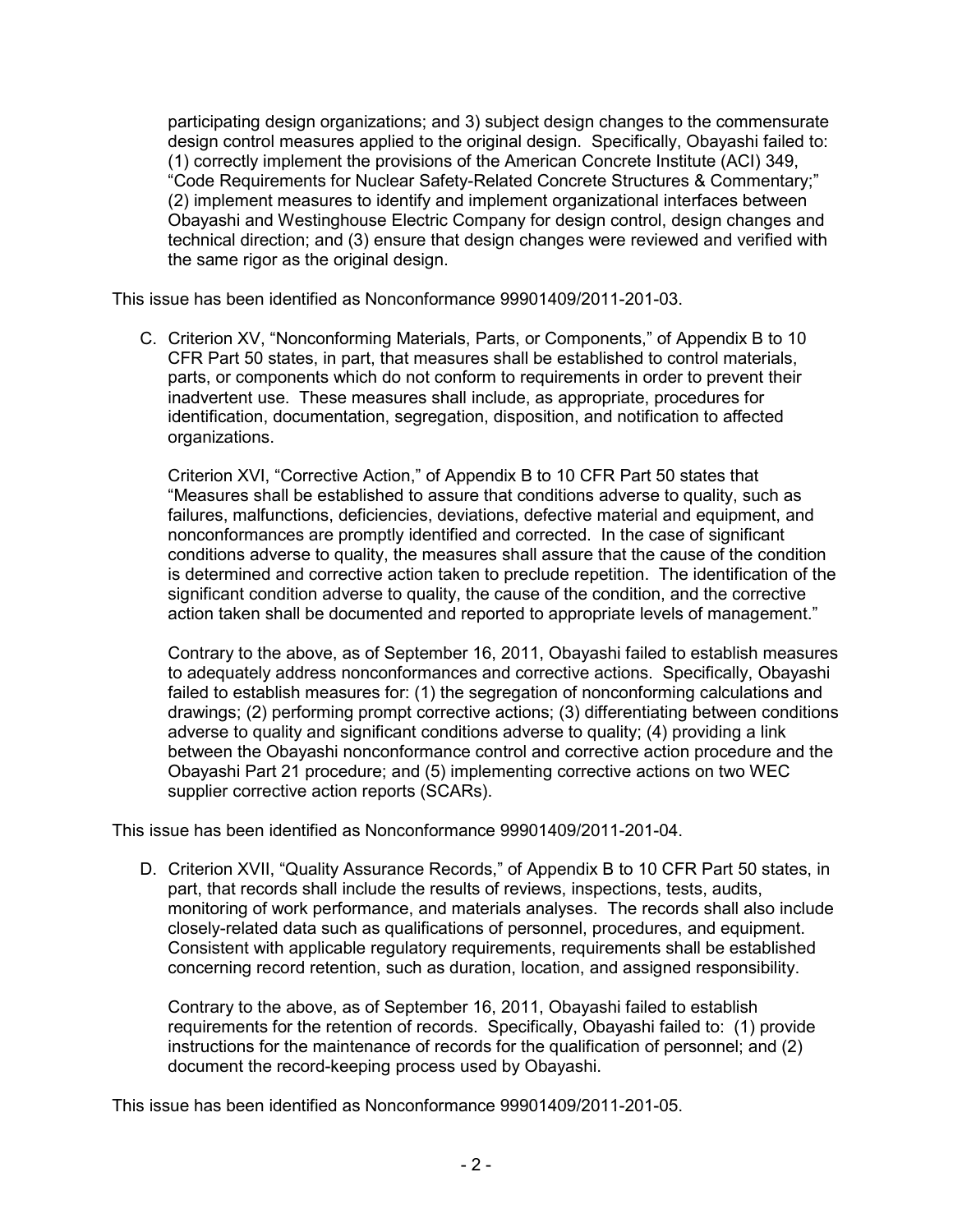E. Criterion II of Appendix B to 10 CFR Part 50 states, in part, that the quality assurance program shall provide for indoctrination and training of personnel performing activities affecting quality as necessary to assure that suitable proficiency is achieved and maintained.

Criterion XVIII, "Audits," of Appendix B to 10 CFR Part 50 states that "audits shall be performed in accordance with the written procedures or check lists by appropriately trained personnel not having direct responsibilities in the areas being audited."

Contrary to the above, as of September 16, 2011, Obayashi failed to adequately qualify lead auditors for internal audits of Obayashi quality-related activities consistent with the requirements of Appendix B to 10 CFR Part 50 and the provisions of ASME NQA-1-1994, as required in the Westinghouse purchase orders.

This issue has been identified as Nonconformance 99901409/2011-201-06.

Please provide a written statement or explanation to the U.S. Nuclear Regulatory Commission, ATTN: Document Control Desk, Washington, DC 20555-0001, with a copy to the Chief, Quality and Vendor Branch 1, Division of Construction Inspection and Operational Programs, Office of New Reactors, within 30 days of the date of the letter transmitting this Notice of Nonconformance. This reply should be clearly marked as a "Reply to a Notice of Nonconformance" and should include for each noncompliance (1) the reason for the noncompliance or, if contested, the basis for disputing the noncompliance, (2) the corrective steps that have been taken and the results achieved, (3) the corrective steps that will be taken to avoid noncompliance, and (4) the date when the corrective action will be completed. Where good cause is shown, the NRC will consider extending the response time.

Because your response will be made available electronically for public inspection in the NRC Public Document Room or from the NRC's Agencywide Documents Access and Management System, accessible from the NRC Web site at http://www.nrc.gov/reading-rm/adams.html, to the extent possible, it should not include any personal privacy, proprietary, or Safeguards Information so that it can be made available to the public without redaction. If personal privacy or proprietary information is necessary to provide an acceptable response, then please provide a bracketed copy of your response that identifies the information that should be protected and a redacted copy of your response that deletes such information. If you request withholding of such material, you must specifically identify the portions of your response that you seek to have withheld and provide in detail the bases for your claim of withholding (e.g., explain why the disclosure of information will create an unwarranted invasion of personal privacy or provide the information required by 10 CFR 2.390(b) to support a request for withholding confidential commercial or financial information). If Safeguards Information is necessary to provide an acceptable response, please provide the level of protection described in 10 CFR 73.21, "Protection of Safeguards Information: Performance Requirements."

Dated at Rockville, MD, this 3<sup>rd</sup> day of November 2011.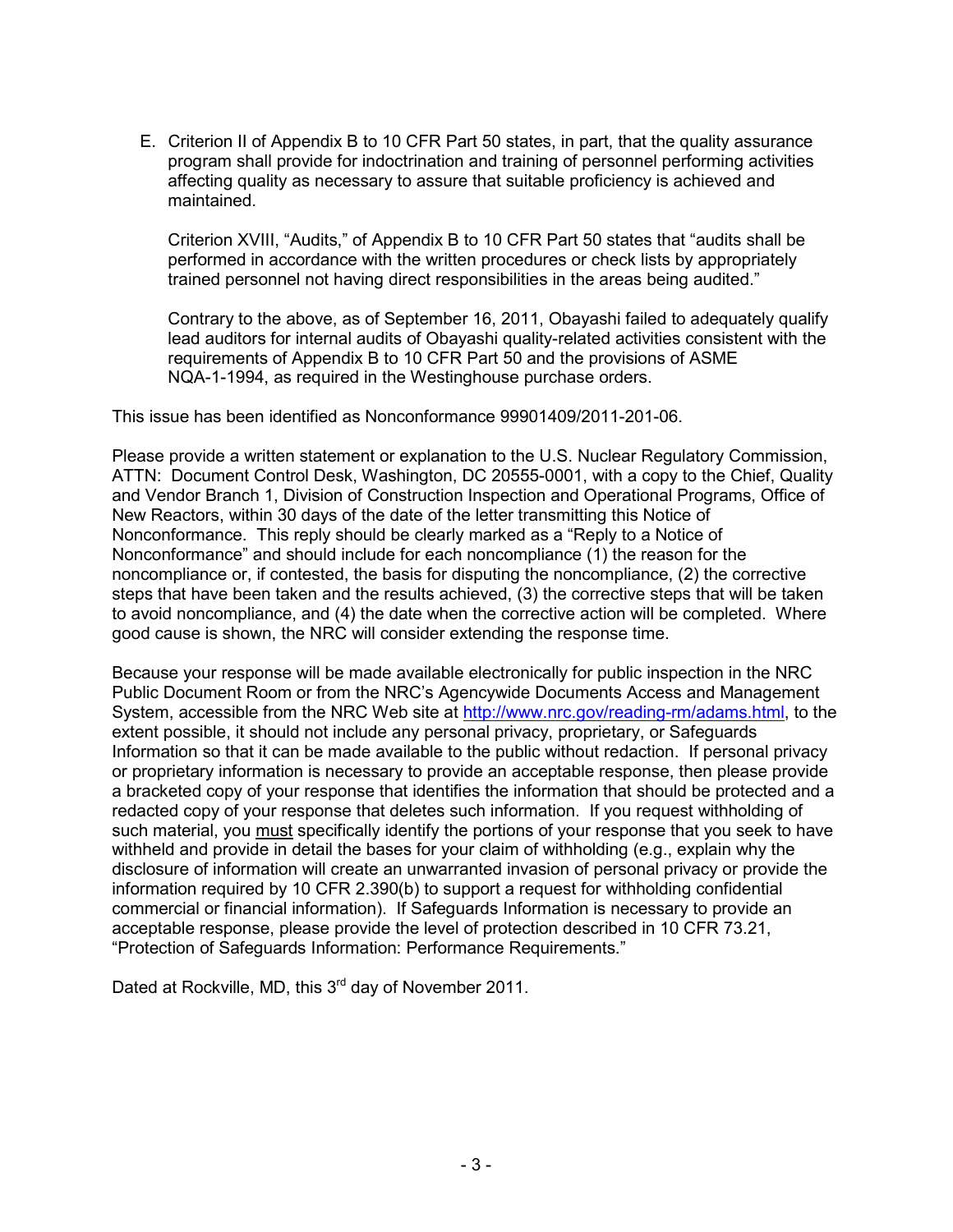#### **U.S. NUCLEAR REGULATORY COMMISSION OFFICE OF NEW REACTORS DIVISION OF CONSTRUCTION INSPECTION AND OPERATIONAL PROGRAMS**

| Docket No.:              | 99901409                                                                                                                                                                                                                                                                                                                                                                                                                                                                                                                                                                               |  |                    |  |  |
|--------------------------|----------------------------------------------------------------------------------------------------------------------------------------------------------------------------------------------------------------------------------------------------------------------------------------------------------------------------------------------------------------------------------------------------------------------------------------------------------------------------------------------------------------------------------------------------------------------------------------|--|--------------------|--|--|
| Report No.:              | 99901409/2011-201                                                                                                                                                                                                                                                                                                                                                                                                                                                                                                                                                                      |  |                    |  |  |
| Vendor:                  | Obayashi Corporation<br>2-15-2, Konan, Minato-ku<br>Tokyo 108-8502 Japan                                                                                                                                                                                                                                                                                                                                                                                                                                                                                                               |  |                    |  |  |
| Vendor Contact:          | Mr. Yuji Itabashi, Deputy General Manager, Design Department,<br><b>Nuclear Facilities Department</b>                                                                                                                                                                                                                                                                                                                                                                                                                                                                                  |  |                    |  |  |
| Background:              | Obayashi Corporation is a Westinghouse Electric Company<br>(WEC) design partner supplying design services in support of the<br>AP1000 design finalization project. The Obayashi scope of work<br>includes basic structural design, settlement analyses, structural<br>steel framing, air inlet concrete behavior study, air inlet modular<br>behavior study, construction studies, and aircraft crash analysis.<br>Obayashi has been working on the AP1000 design finalization<br>project since 2002 and has participated in 23 nuclear power plant<br>construction projects in Japan. |  |                    |  |  |
| <b>Inspection Dates:</b> | September 12 - 16, 2011                                                                                                                                                                                                                                                                                                                                                                                                                                                                                                                                                                |  |                    |  |  |
| <b>Inspection Team:</b>  | NRO/DCIP/CQVA<br>Kerri Kavanagh<br><b>Robert Prato</b><br>NRO/DCIP/CQVA<br>NRO/DE/SEB1<br><b>Bret Tegeler</b><br><b>Mohamed Shams</b><br>NRO/DE/SEB1                                                                                                                                                                                                                                                                                                                                                                                                                                   |  | <b>Team Leader</b> |  |  |
| Approved by:             | Juan D. Peralta, Chief<br>Quality and Vendor Branch 1<br>Division of Construction Inspection<br>and Operational Programs<br><b>Office of New Reactors</b>                                                                                                                                                                                                                                                                                                                                                                                                                              |  |                    |  |  |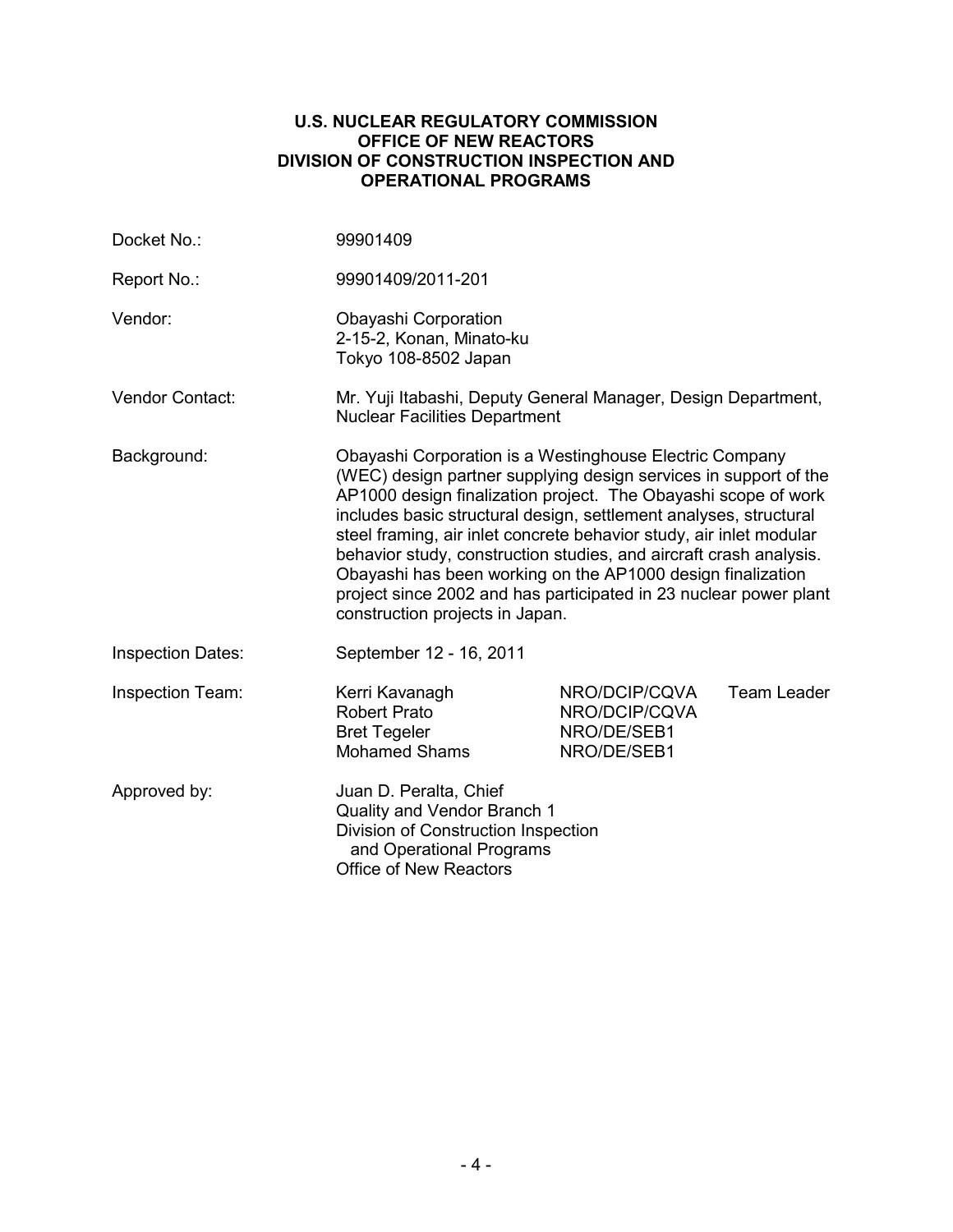# **EXECUTIVE SUMMARY**

#### Obayashi Corporation 99901409/2011-201

The U.S. Nuclear Regulatory Commission (NRC) inspection focused on quality assurance (QA) policies and procedures implemented by Obayashi Corporation (hereafter referred to as Obayashi) in support of the AP1000 design, as described in NRC Inspection Manual Chapter 2507, "Construction Inspection Program: Vendor Inspections." The purpose of this inspection was to verify that the calculation notes and drawings prepared by Obayashi in support of the AP1000 design were developed in accordance with the requirements of Appendix B, "Quality Assurance Criteria for Nuclear Power Plants and Fuel Reprocessing Plants," to Title 10 of the *Code of Federal Regulations* (10 CFR) Part 50, "Domestic Licensing of Production and Utilization Facilities." The inspection also verified that Obayashi implemented a program under 10 CFR Part 21, "Reporting of Defects and Noncompliance," that meets the regulatory requirements of the NRC. The NRC conducted the inspection at the Obayashi facility in Tokyo, Japan, during September 12–16, 2011.

The following regulations served as the bases for the NRC inspection:

- Appendix B to 10 CFR Part 50
- 10 CFR Part 21

During the conduct of this inspection, the NRC inspection team implemented Inspection Procedure (IP) 43002, "Routine Inspections of Nuclear Vendors," and IP 36100, "Inspection of 10 CFR Part 21 and 10 CFR 50.55(e) Programs for Reporting Defects and Noncompliance."

Although the NRC inspection team concluded that the design products it reviewed at Obayashi were technically adequate, the NRC inspection team also identified several deficiencies in Obayashi's design change control processes and in the design interface between Obayashi and Westinghouse. Additionally, since the Obayashi quality management system (QMS) is based solely on ISO 9001, the NRC inspection team could not establish its compliance with the applicable requirements of Appendix B to 10 CFR Part 50. As a result, the NRC inspection team identified several nonconformances against Obayashi's implementation of its QMS as well as one violation against 10 CFR Part 21 requirements. The details of the inspection are summarized below.

# 10 CFR Part 21 Program

The NRC inspection team identified Violation 99901409/2011-201-01 associated with Obayashi's failure to implement the requirements of 10 CFR 21.21, "Notification of Failure to Comply or Existence of a Defect and Its Evaluation." Specifically, the NRC inspection team determined that Obayashi procedure, AP1000-P-001, AP1000 Project Working Procedures, "Reporting of Defects/Non-Compliance and Adverse to Safety in Accordance to 10 CFR Part 21 for AP1000 Contracts," Revision 0, dated August 31, 2011, was established approximately six years after the placement of a safety-related purchase order which imposed Part 21 on Obayashi. Additionally, Obayashi failed to evaluate at least four nonconformances/corrective actions for reportability under 10 CFR Part 21 and failed to establish the record-keeping requirements of Section 21.51 of 10 CFR Part 21.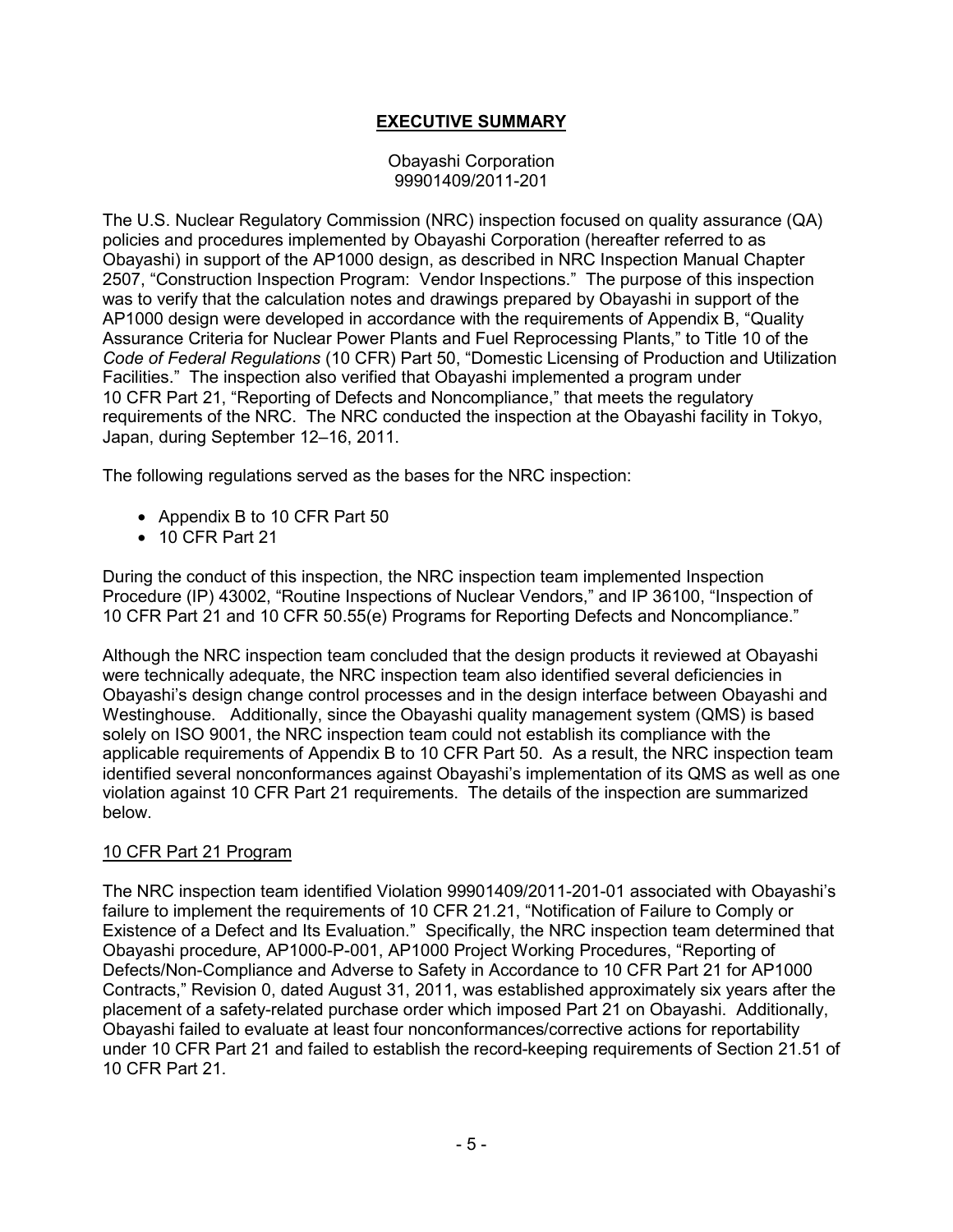# Quality Assurance Program

The NRC inspection team identified Nonconformances 99901409/2011-201-02 and 99901409/2011-202-06 associated with Obayashi's failure to implement the requirements of Criterion II, "Quality Assurance Program," of Appendix B to 10 CFR Part 50. Specifically, Nonconformance 99901409/2011-201-02 cited Obayashi for failing to establish a quality assurance program consistent with the applicable provisions of Appendix to 10 CFR Part 50 and the industry quality standards specified in purchase order (PO) 4500176463 for AP1000 safety-related engineering services. Nonconformance 99901409/2011-201-06 cited Obayashi for failing to adequately qualify lead auditors for internal audits of Obayashi quality-related activities.

# Design Control

The NRC inspection team identified Nonconformance 99901409/2011-201-03 associated with Obayashi's failure to implement the requirements of Criterion III, "Design Control," of Appendix B to 10 CFR Part 50. Specifically, Obayashi failed to (1) correctly implement the code provisions of ACI-349; (2) implement measures to identify and implement an organizational interface between Obayashi and WEC for design control, design changes and technical direction; and (3) implement measures to provide adequate guidance for design change activities and to ensure that design changes were reviewed and verified with the same rigor as the original design.

# Control of Nonconformances and Corrective Action

The NRC inspection team identified Nonconformance 99901409/2011-201-04 for Obayashi's failure to meet the requirements of Criterion XV, "Nonconforming Materials, Parts, or Components," and Criterion XVI, "Corrective Action," of Appendix B to 10 CFR Part 50. Specifically, Obayashi failed to establish measures for: (1) the segregation of nonconforming calculations and drawings; (2) performing prompt corrective actions; (3) differentiating between conditions adverse to quality and significant conditions adverse to quality; (4) providing a link between the Obayashi nonconformance control and corrective action procedure and the Obayashi Part 21 procedure; and (5) implement corrective actions on two WEC supplier corrective action reports (SCARs).

# Quality Assurance Records

The NRC inspection team identified Nonconformance 99901409/2011-201-05 for Obayashi's failure to meet the requirements of Criterion XVII, "Quality Assurance Records," of Appendix B to 10 CFR Part 50. Specifically, Obayashi failed to (1) provide instructions for the maintenance of records for the qualification of personnel; and (2) document the record-keeping process used by Obayashi.

# Audits

The NRC inspection team identified Nonconformance 99901409/2011-201-06 for Obayashi's failure to meet the requirements of Criterion XVIII, "Audits," of Appendix B to 10 CFR Part 50. Specifically, Obayashi failed to qualify lead auditors consistent with the requirements of the Appendix B to 10 CFR Part 50 and the provisions of the American Society of Mechanical Engineers (ASME) NQA-1-1994, "Quality Assurance Requirements for Nuclear Facility Applications," as required in the WEC POs.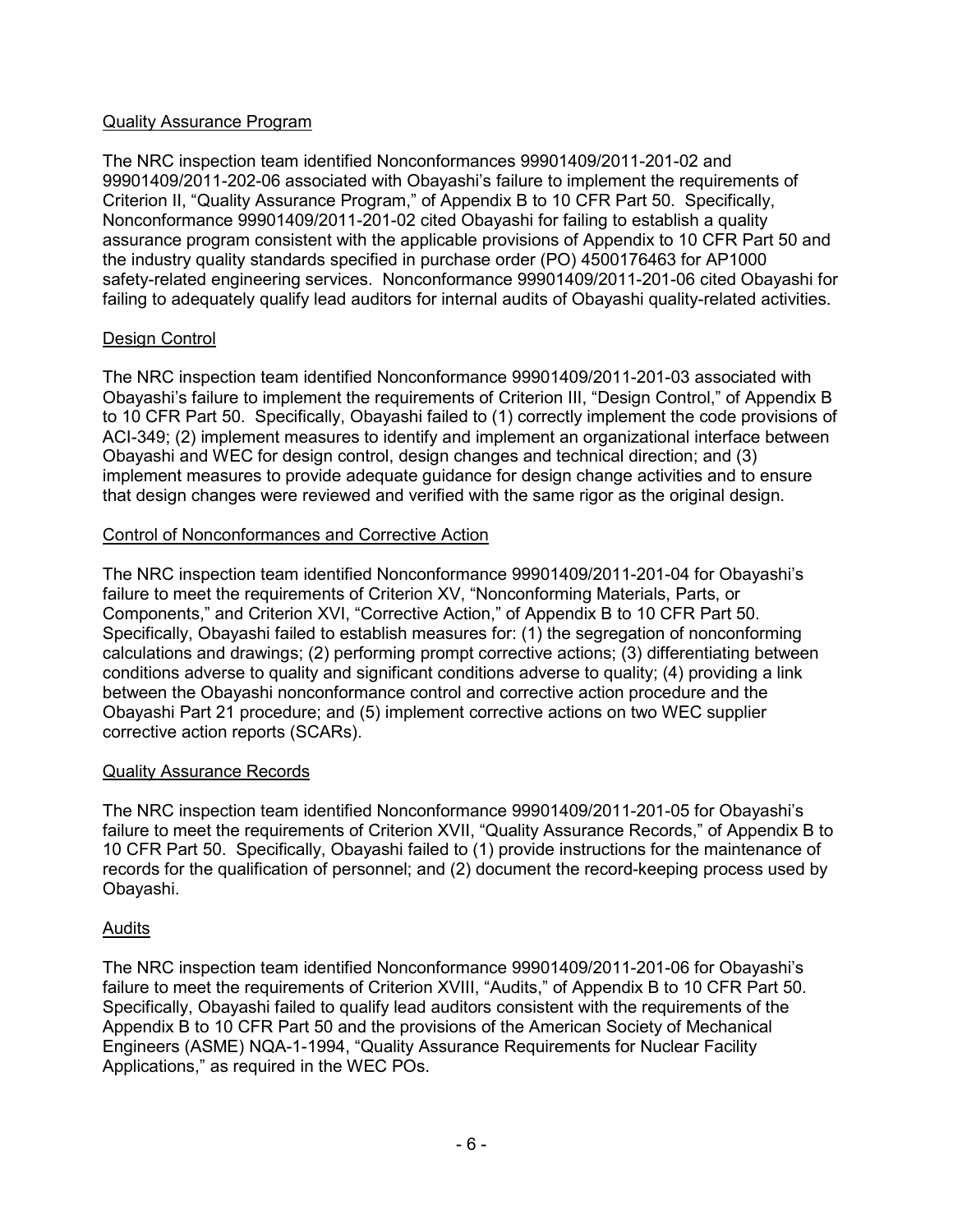# **REPORT DETAILS**

# 1. 10 CFR Part 21 Program

#### a. Inspection Scope

The U.S. Nuclear Regulatory Commission (NRC) inspection team reviewed Obayashi's policies and implementing procedures that govern its program under Title 10 of the *Code of Federal Regulations* (10 CFR) Part 21, "Reporting of Defects and Noncompliance" (Part 21), to verify compliance with the requirements of Part 21.

Specifically, the NRC inspection team reviewed the following policies, procedures, and supporting documentation for this inspection area:

- AP1000-P-001, "Reporting of Defects/Noncompliance and Adverse to Safety in Accordance to 10 CFR Part 21 for AP1000 Contracts," Revision 0, August 31, 2011
- Implementing Procedure P-35, "Procedure for Work Activities of Nuclear Facilities Division," Revision 6, April 7, 2010

# b. Observations and Findings

# b.1 Postings

The NRC inspection team observed that Obayashi had posted a notice at the location where the design analysis was being performed. It included a copy of Section 206 of the Energy Reorganization Act of 1974, a current copy of 10 CFR Part 21, and a description of the WEC reporting procedure. However, the posting was provided by WEC, included WEC names and contact numbers, and was not consistent with Section 5.3 of AP1000-P-001.

# b.2 10 CFR Part 21 Procedure

AP1000-P-001 applies to all activities or services performed by Obayashi in the design of basic components for auxiliary and shield buildings. The procedure also applies to all employees involved in safety-related services. Section 6.5, "Records," requires that evaluation reports on defects and noncompliance, noncompliance reports, and corrective action requests shall be permanently retained as described in Procedure P-35, "Procedure for Work Activities of Nuclear Facilities Division," Revision 6. In addition, section 8, "Process," requires that noncompliances and corrective action documents be processed in accordance with P-35, Revision. 6. During the disposition process for AP1000, the noncompliance is evaluated to determine if the noncompliance represents a defect and requires notification per paragraph 6.3 of AP1000-P-001 to the US NRC or WEC.

# b.3 10 CFR Part 21 Implementation

At the time of the inspection, Obayashi had not performed any Part 21 evaluations. The NRC inspection team noted that Obayashi did not have a procedure in place to evaluate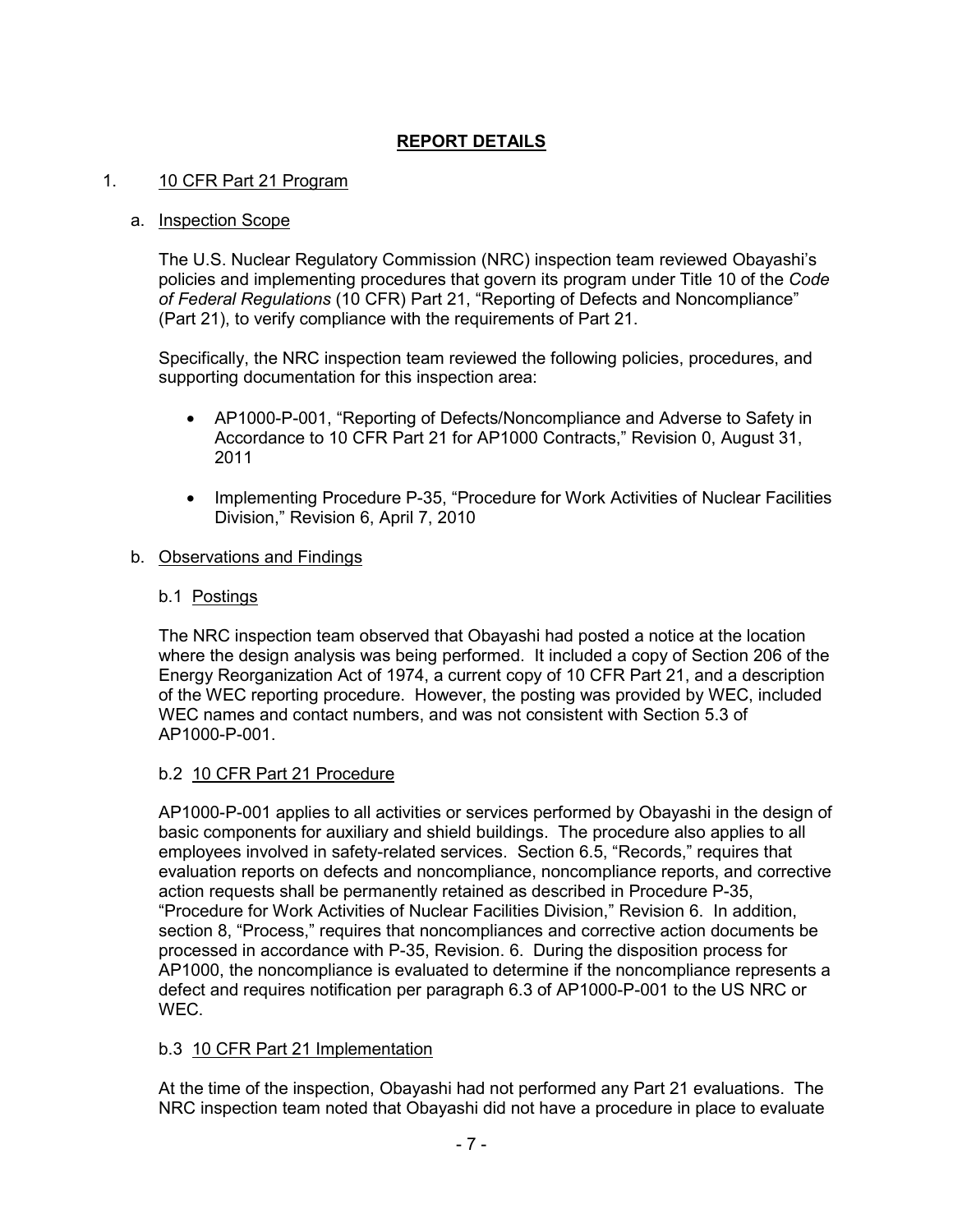deviations or failures to comply until August 31, 2011. The first safety-related purchase order (PO), PO 4500176463, was placed with Obayashi on September 16, 2005. As such, Obayashi did not have a Part 21 procedure in place to meet the requirements of Part 21 for approximately six years. In addition, applicable Obayashi staff has not been trained on the AP1000-P-001. However, the NRC inspection team noted that prior to August 31, 2011, Obayashi had training material that was in the form of a procedure for Part 21. This training material did not have a procedure number nor was it referenced in the P-35 procedure to be followed for Part 21 determinations. The NRC inspection team noted that the last training on Part 21 based on the training material was performed on February 26, 2010. Failure to have a procedure in place to evaluate deviations and failures to comply is identified as an example of Violation 99901409/2011-201-01.

The NRC inspection team reviewed a sample of nonconformances/corrective actions and corresponding documentation to determine if an evaluation should have been performed. The NRC inspection team noted that the nonconformance log stated that Part 21 was not applicable to the 51 nonconformances listed. However, for the sample reviewed, the NRC inspection team identified at least four nonconformances that should have been evaluated for Part 21 applicability. Failure to evaluate nonconformances/corrective actions for reportability under Part 21 is identified as another example of Violation 99901402/2011-201-01.

In addition, the NRC inspection team observed that Procedure P35, Section 8, did not establish measures for maintenance of records as required by Section 21.51 of 10 CFR Part 21. Specifically, Obayashi failed to establish measures to: (1) retain evaluations of all deviations and failures to comply for a minimum of five years after the date of the evaluation; (2) retain any notifications sent to purchasers and affected licensees for a minimum of five years after the date of the notification; and (3) retain a record of the purchasers of basic components for 10 years after delivery of the basic component or service associated with a basic component. This is identified as another example of Violation 99901402/2011-201-01.

# c. Conclusions

The NRC inspection team concluded that Obayashi failed to adopt appropriate procedures to evaluate deviations and failures to comply at the time of receiving a safety-related PO. Specifically, the NRC inspection team determined that AP1000-P-001 was not proceduralized for approximately six years following receipt of the first safety-related PO from Westinghouse. In addition, the NRC inspection team identified at least four Obayashi nonconformances that should have been evaluated for applicability of 10 CFR Part 21 and that Obayashi failed to establish the record-keeping requirements of Section 21.51 of 10 CFR Part 21.

# 2. Quality Assurance Program

# a. Inspection Scope

The NRC inspection team reviewed the Obayashi quality management system (QMS) and implementing procedures that govern Obayashi's quality program and training activities to verify compliance with the applicable requirements of Criterion II, "Quality Assurance Program," of Appendix B (Appendix B) to 10 CFR Part 50. In addition, the NRC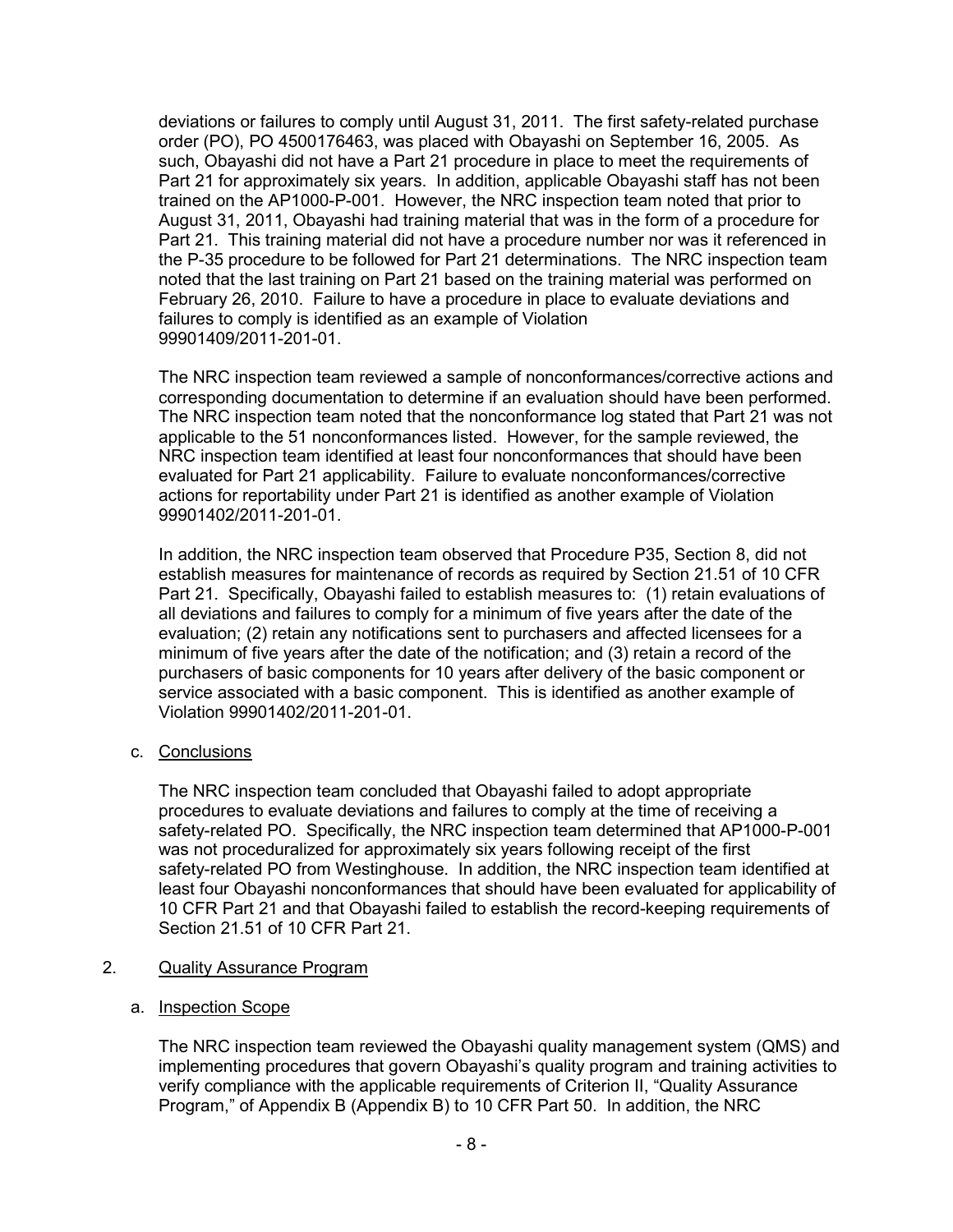inspection team reviewed Obayashi's personnel training and qualification records and discussed personnel training and qualification activities with Obayashi management and technical staff.

Specifically, the NRC inspection team reviewed the following policies, procedures, and supporting documentation for this inspection area:

- Quality Management System (QMS) Quality Manual, 14th Edition, September 1, 2003
- QMS Quality Manual, Revision 3, April 1, 2010
- Implementing Procedure T-35, "Procedure for Work Activities of Nuclear Facilities Division," Revision 14, September 1, 2003
- Implementing Procedure P-35, "Procedure for Work Activities of Nuclear Facilities Division," Revision 6, April 7, 2010
- Obayashi binder, entitled "Quality Assurance Action Records for AP1000"

#### b. Observations and Findings

#### b.1 Policies and Procedures

The NRC inspection team reviewed a number of WEC POs issued to Obayashi and concluded that most of the quality requirements were not being implemented by Obayashi. Specifically, in PO 4500176463, change notice 2, WEC specified that work shall be performed in accordance with Appendix B; Regulatory Guide 1.28, "Quality Assurance Program Requirements (Design and Construction)," Revision 3, August 1985; and ASME NQA-1-1994. Obayashi performed an independent evaluation of the applicable elements of NQA-1-1994 and concluded that their quality program generally met the applicable requirements of NQA-1-1994. However, Obayashi never evaluated RG 1.28 against their quality program. In addition, in change notice 2, WEC required compliance with WEC APP-GW-GEP-001, "AP1000 Quality Assurance Program Plan," which included "service specification details" that prescribed "Mandatory Verbatim Compliance Required" for 16 WEC procedures, none of which have been used by Obayashi. PO 4500176463, as well as other POs reviewed, required the use of these mandatory procedures, as well as other WEC quality procedures that were not implemented by Obayashi.

The NRC inspection team reviewed the Obayashi QMS and noted that it was written to ISO 9001:2008, "Quality Management Systems – Requirements," and JIS Q 9001:2008, "Quality Management System Standards." JIS Q 9001:2008 contains the Japanese industrial quality requirements that are very similar to ISO 9001:2008 with a few minor additions. In addition, the NRC inspection team reviewed P-35, Obayashi's Nuclear Department implementing procedure for nuclear quality requirements applicable to AP1000-related work.

The NRC inspection team discussed the Obayashi QMS with Obayashi management and was informed that in 2004, just prior to the first WEC audit of Obayashi's quality program,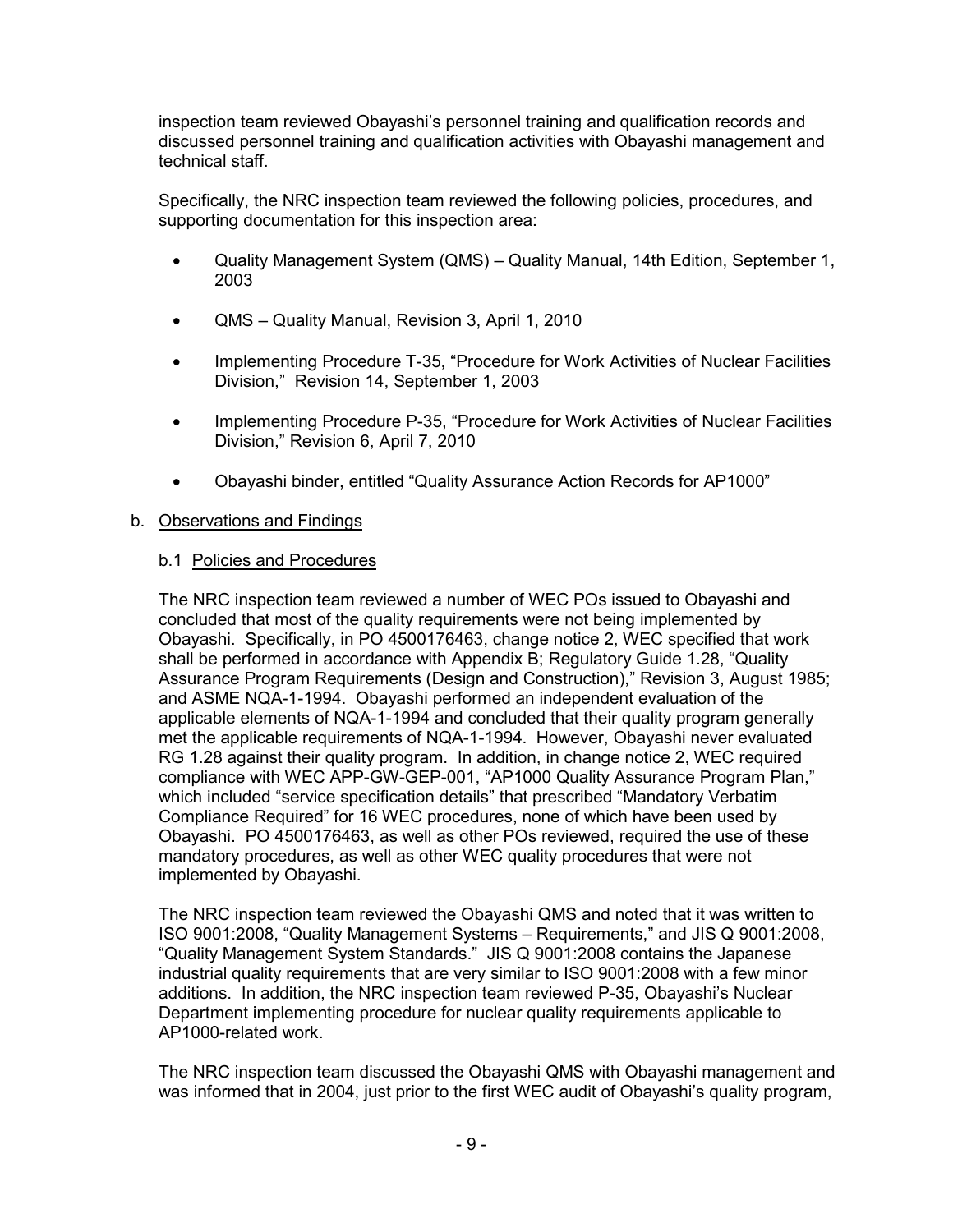Obayashi performed an evaluation of its QMS in relation to Appendix B requirements. Obayashi documented the individual criteria of Appendix B along side of the Japanese translation including the location within the QMS and the applicable implementing procedures where each Appendix B criteria is addressed.

In 2004, WEC audited the Obayashi QA program and determined that its QA program met all applicable Appendix B requirements for safety-related engineering services with 3 recommended improvements. The results of this audit qualified Obayashi as an Appendix B supplier of engineering services for the WEC AP1000 project. WEC performed follow-up audits in 2007 and 2010, both with positive results.

The NRC inspection team obtained an English translation of the Obayashi QMS, 14th Edition, dated September 1, 2003, the version used by WEC during its 2004 audit of the Obayashi quality program. In addition, NRC inspection team translators reviewed the latest version of the QMS and identified the difference in the two documents. The NRC inspection team reviewed the translated version of the Obayashi QMS and determined that the current Obayashi QMS failed to adequately document the policies, procedures, and instructions of a quality assurance program which complies with the appropriate provisions of Appendix B. For example, the QMS failed to prescribe or provide guidance for the following: controls of safety-related services commensurate with the item's importance to safety; program for training and qualification of auditors, process for organizational interfaces; and process for controlling design changes and independent design reviews. Details of deficiencies in the QMS and implementing procedures are provided throughout this inspection report.

Obayashi accepted WEC contracts and performed safety-related work associated with the AP1000 design without meeting all the applicable requirements of Appendix B and the industry quality standards specified in each of the POs. This issue has been identified as Nonconformance 99901409/2011-201-02.

# b.2 Implementation of the Training and Qualification Program

The NRC inspection team reviewed the Obayashi QMS and implementing procedures that govern Obayashi's training and qualification process to verify compliance with the training requirements of Criterion II of Appendix B to 10 CFR Part 50. The NRC inspection team reviewed Obayashi's personnel training and qualification records and discussed personnel training and qualification activities with Obayashi management and technical staff. The NRC inspection team also conducted interviews with Obayashi personnel to ensure that they have an understanding of the activities they are performing commensurate with their responsibilities.

The QMS states that each department head determines competencies (ability, knowledge, experience, skill) necessary for personnel to be engaged in the assigned work activities, and the following education/training is planned and implemented for personnel to acquire the necessary competencies:

- company-wide assembly in-house education;
- head office assembly education;
- education inside department and
- on the job training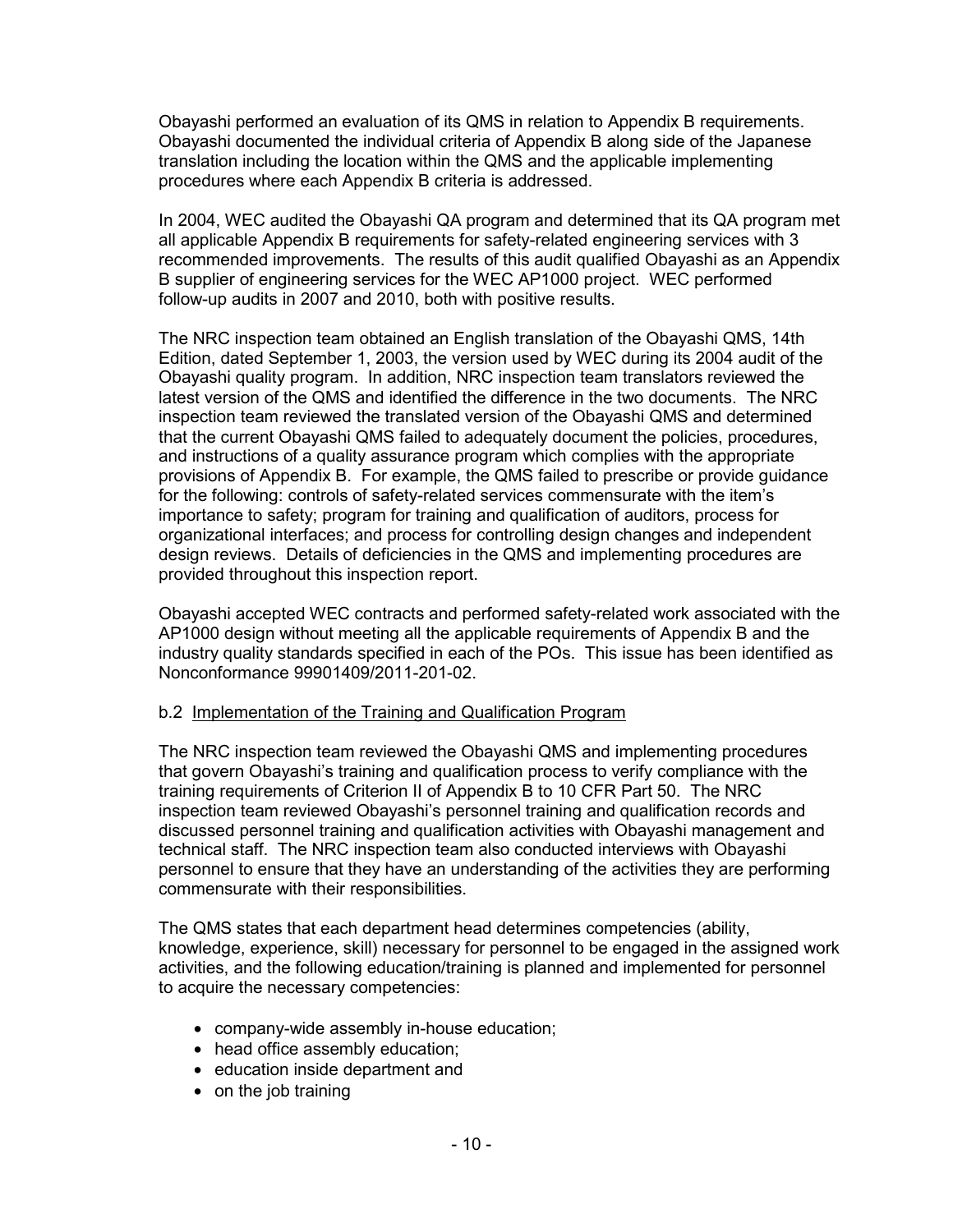Procedure P-35, Section 12.4, "Education in Divisions," states, in part, that a Division Education Planning Committee develops an annual Division Education Plan, implements that plan and keeps applicable records. The Division Head checks and evaluates education results and provides input into the next term education plan.

The NRC inspection team observed that records of education/training are maintained by the department head and the training department that managed the education needs for Obayashi. The NRC inspection team reviewed training, qualification, experiences and skills records found in an Obayashi document, "Quality Assurance Action Records for AP1000," and verified that relevant records are being maintained by the department in charge of personnel allocation and fitness.

Indoctrination training for AP1000-related project activities included required reading of Part 21, Appendix B, nonconformance and corrective actions process and policies, and quality control activities relating to software. In addition, Obayashi employees are encouraged to read NQA-1 but it is not required. Obayashi QA and engineering staff working on the AP1000 project are required to complete the indoctrination training. The NRC inspection team reviewed the records of training performed and verified that the applicable training was being documented. The NRC inspection team interviewed Obayashi quality and engineering staff and determined that they had a good understanding of the activities they were performing commensurate with their level of responsibility relative to design and engineering but weaknesses in their implementation of quality requirements were noted and have been identified within this inspection report.

In addition, the NRC inspection team noted that Obayashi had performed three internal audits of the AP1000 project. These audits were performed by two experienced general managers from the Nuclear Facilities Department, Nuclear Facilities Division that oversee safety-related activities. The NRC inspection team determined that their training included a certification from the Japan Management Association (JMA) qualifying them to ISO 9001 requirements. The NRC inspection team observed that there was no direct correlation of the JMA certification to NQA-1 auditor qualification requirements. Discussion with responsible managers indicated that a JMA certification is common practice for Japanese industries to qualify auditors to ISO 9001. However, ISO 9001 has no specific training requirements for auditors. Although the actual curriculum used for JMA certification was not available for the NRC inspection team to review, this certification was specifically developed to train auditors to ISO 9001 quality requirements, which are not consistent with the detailed provisions specified in ASME NQA-1 and Appendix B requirements as prescribed in the WEC POs. Obayashi's failure to adequately qualify its lead auditors consistent with applicable requirements of Appendix B and NQA-1-1994 has been identified as an example of Nonconformance 99901409/2011-201-06.

c. Conclusions

The NRC inspection team identified Nonconformances 99901409/2011-201-02 and 99901409/2011-201-06 associated with Obayashi's failure to implement the requirements of Criterion II, "Quality Assurance Program," of Appendix B to 10 CFR Part 50. Specifically, Nonconformance 99901409/2011-201-02 cites Obayashi for failing to adequately document the policies, procedures, and instructions of its quality assurance program in the QMS consistent with Appendix B to 10 CFR Part 50 requirements and for not implementing quality requirements specified in PO 4500176463 for AP1000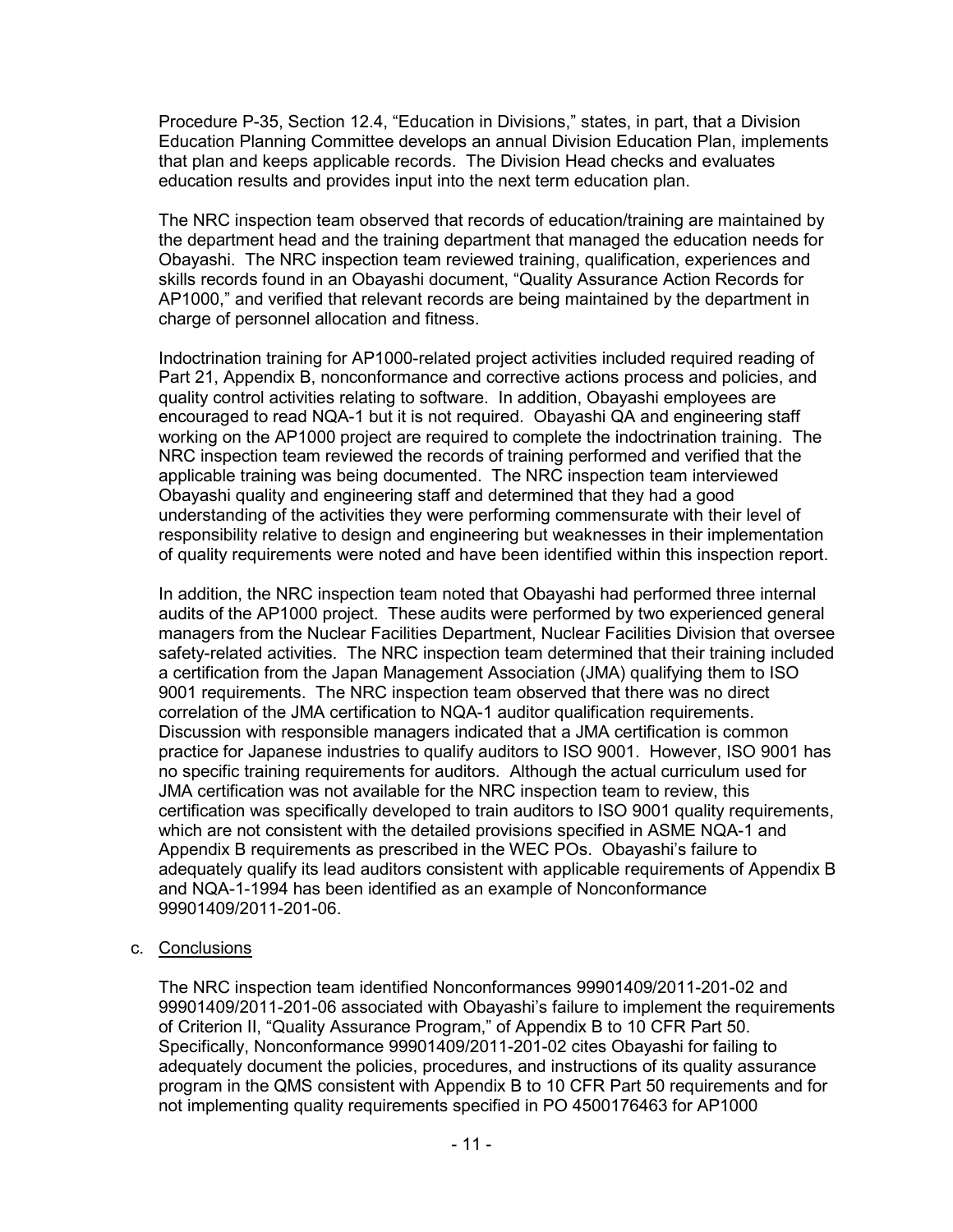safety-related engineering services. Nonconformance 99901409/2011-201-06 cites Obayashi for failing to adequately qualify auditors for internal audits of Obayashi safety-related activities.

# 3. Design Control

# a. Inspection Scope

The NRC inspection team reviewed the Obayashi QMS and implementing procedures that govern Obayashi's design control activities to verify compliance with the requirements of Criterion III, "Design Control," of Appendix B to 10 CFR Part 50. In addition, the inspection team reviewed a number of WEC POs for Obayashi engineering services and the resulting calculations and discussed the associated activities with Obayashi management and technical staff.

Specifically, the NRC inspection team reviewed the following POs, calculations, and related supporting documentation for this inspection area:

- Quality Management System (QMS) Quality Manual, 14th Edition, September 1, 2003
- QMS Quality Manual, Revision 3, April 1, 2010
- Implementing Procedure T-35, "Procedure for Work Activities of Nuclear Facilities Division," Revision 14, September 1, 2003
- Implementing Procedure P-35, "Procedure for Work Activities of Nuclear Facilities Division," Revision 6, April 7, 2010.
- PO 4500176463, "Purchase of Engineering services from Obayashi Corporation," (Initial PO between WEC and Obayashi Corporation, Nuclear Division) September 16, 2005
- PO 4500176463, Change Notice 1: "Purchase of Engineering services from Obayashi Corporation," (added Line Item 4) March 30, 2006
- PO 4500176463, Change Notice 2: "Purchase of Engineering services from Obayashi Corporation," (added Line Item 4) May 31, 2006
- PO 4500176463, Change Notice 3: "Purchase of Engineering services from Obayashi Corporation," (added Line Item 5) October 27, 2006
- PO 4500176463, Change Notice 4: "Purchase of Engineering services from Obayashi Corporation," (added Line Item 6) November 22, 2006
- PO 4500176463, Change Notice 5: "Purchase of Engineering services from Obayashi Corporation," (added Line Items 7-10) December 20, 2006
- PO 4500176463, Change Notice 6: "Purchase of Engineering services from Obayashi Corporation," (added Line Item 11 & 12) May 16, 2007
- PO 4500234432, "Purchase of Engineering services from Obayashi Corporation," June 21, 2007
- PO 4500213322, "Purchase of Engineering services from Obayashi Corporation," January 31, 2007
- Calculation Report APP-1000-S2C-030,"Response Spectrum Analysis of AP1000 Auxiliary and Shield Building," Revision 3, issued June 2011.
- Calculation Report APP-1208-CCC-001,"Auxilliary Building Slab Joint Rebar to Connect with Shield Building Wall," Revision 0, issued November 2009.
- Calculation Report APP-1200-S2C-002, "ASB Thermal and Earth Pressure Analyses," Revision 3, issued July 2011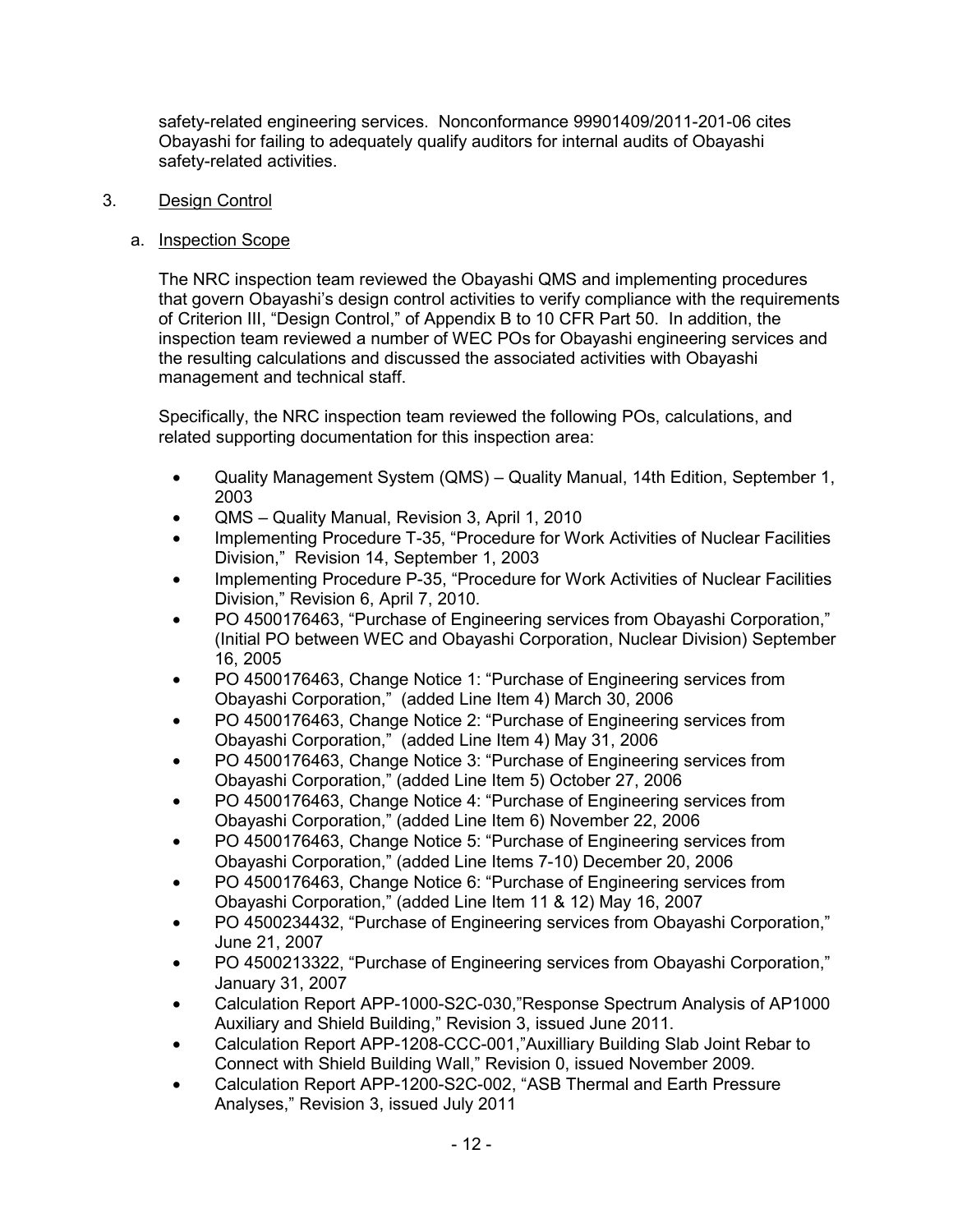- Calculation Report APP-1230-SSC-002, "Auxiliary Building Steel Framing Design EL. 100', Areas 3&4," Revision 2, issued July 2008.
- Calculation Report APP-CA20-S3C-002,"CA20 Connection Design Calculation-Module Wall-to-Basemat," Revision 4, issued February 2011
- Calculation Report APP-1200-CCC-102,"Auxiliary Building Wall 7.3 Reinforcement Design," Revision 5, issued December 2007
- Calculation Report APP-1200-CCC-106,"Auxiliary Building Wall I Reinforcement Design," Revision 6, issued December 2009
- Calculation Report APP-1010-CCC-005, "Basemat Design, Below Auxiliary Building," Revision 2, issued March 2011
- Calculation Report APP-1260-SSC-002,"Auxilliary Building Steel Framing Design EL. 160'-6" Areas 3&4," Revision 1, issued August 2010
- Drawing APP-1200-C3-911, "Auxiliary Building Key Concrete Reinforcement Wall I Elevation between Column Lines 5 and 11," Revision 1, April, 2010.
- Drawing APP-1260-C3-346,"Auxilliary Building Key Concrete Reinforcement Roof El 160'-6" Areas 3&4," Revision 1, March, 2011.

# b. Observations and Findings

# b.1 Policies and Procedures

The NRC inspection team reviewed Obayashi QMS, Section 7.0, "Realization of Structure," which contains design control guidance and activities, as well as the applicable portions of P-35, Obayashi's Nuclear Department implementing procedure for safety-related activities applicable to the AP1000 design.

The NRC inspection team reviewed P-35, Section 5, "Drawing Up Quality Plan Documents," and verified that this procedure provides guidance for developing "quality plans" that organizes customer requirements; applicable laws, regulations, and construction restrictions; schedules; fundamental policy; and a check sheet for confirmation of the content of the contract. P-35 also references management and control procedures to include controls of external standards and analytical programs and provides guidance for implementing "Quality Planning Document."

The NRC inspection team reviewed P-35, Section 6.1, "Guide for Documentation," that provides the guidance for implementing reviews to confirm that the requirements of the customer are being addressed, and to confirm the role sharing and method for mutual arrangement and communication of information for implementing work activities or identifying problems. P-35, Section 6.1 provides for the verification of design by confirming design inputs, appropriate information for construction, the criteria of applicable standards, and a description of distinctive features of the product (such as permissible loads and requirements for handling and maintenance) that are indispensable for the product's safe and appropriate use. The NRC inspection team verified that guidance was provided to confirm the appropriateness of the design by the procedure in the "Quality Plan Document" through confirmation of a model, simulation, or comparative evaluation; confirmation of performance during construction activities; comparative evaluation with similar certified designs or records of construction activities; or licensing requirements such as verification of building construction, and approval of the construction work plan.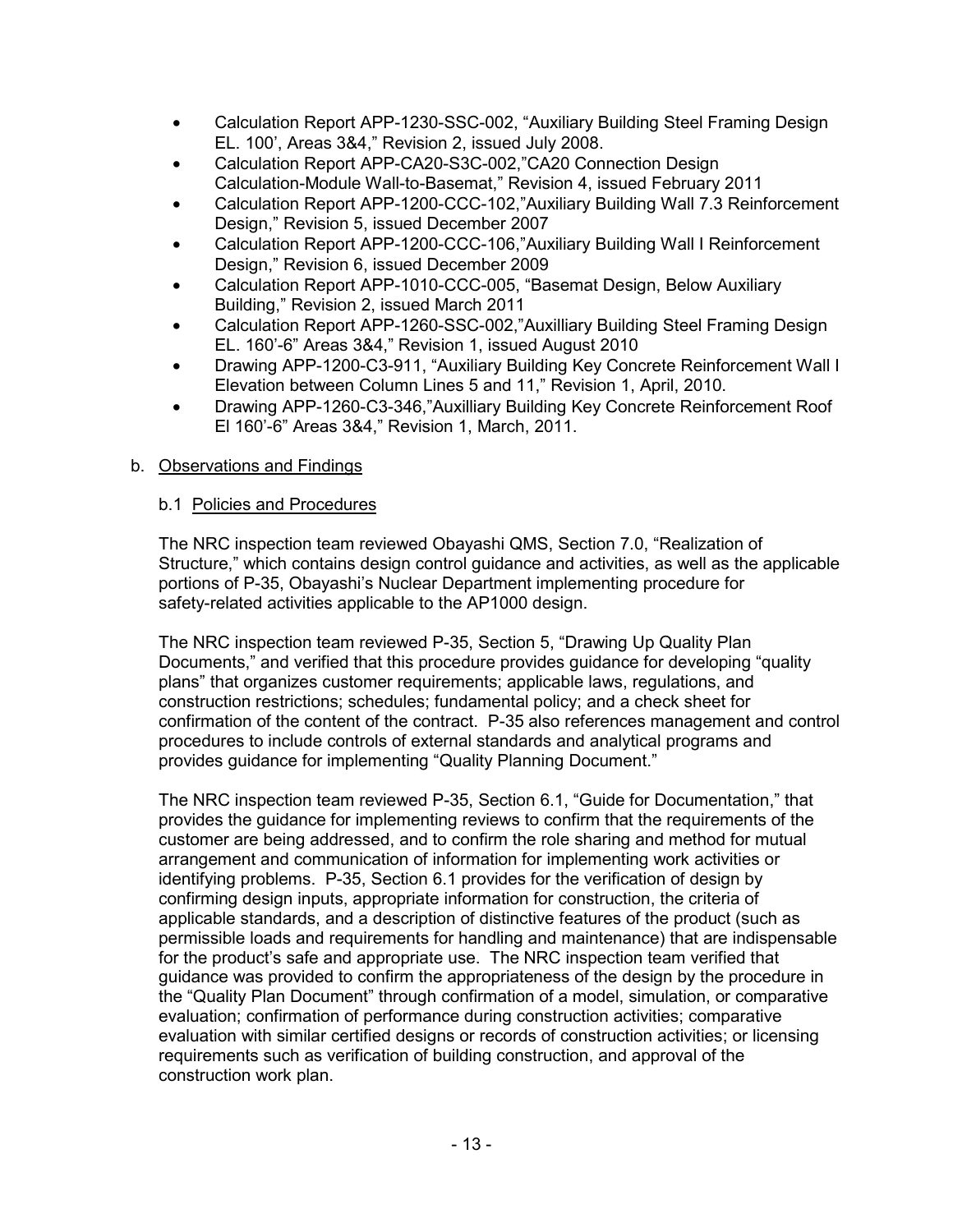# b.2 Design Analyses

The NRC inspection team performed a technical review of multiple calculation reports and design drawings pertaining to reinforced concrete and steel design of the AP1000 nuclear island. Specifically, the NRC inspection team focused its efforts on reviewing the calculations and drawings relating to wall, roof, and floor sections that were either defined as critical sections in the AP1000 DCD or were representative of the application of structural codes American Concrete Institute (ACI) 349, "Code Requirements for Nuclear Safety-Related Concrete Structures and Commentary," and American Institute for Steel Construction (AISC) N690, "Specification for Safety-Related Steel Structures for Nuclear Facilities."

# b.2.1 Response Spectrum Analysis of AP1000 Auxiliary and Shield Building

The NRC inspection team reviewed Obayashi calculation report APP-1000-S2C-030, "Response Spectrum Analysis of AP1000 Auxiliary and Shield Building," Revision 3, and noted references to various revisions of this calculation. WEC calculation report APP-1000-S2C-030 provides updated seismic analysis results from the AP1000 NI-05 standard design model. Results from this model are used in combination with the results of other calculations, performed by Obayashi, such as dead, live, thermal, and soil pressure loads. The NRC inspection team determined that APP-1000-S2C-030, Revision 3, dated June 6, 2011, was the most-recent revision at the time of this inspection and that calculated seismic demands had increased in certain portions of the model.

The NRC inspection team asked Obayashi to describe the process used to reconcile any Obayashi calculation that references calculation report APP-1000-S2C-030 to the latest revision of this calculation and to ensure the use of the latest revision in future calculations. After extensive discussions with Obayashi, the inspection team determined that Obayashi did not have a procedure to ensure that new AP1000 design information would be accounted for in past, present, and future Obayashi calculations. The absence of documented measures to ensure the control of changes to design information is a design change control issue and is further discussed in Section 3.b.4, "Design Change Control," of this report.

# b.2.2 Auxiliary Building Slab Joint Rebar to Connect with the Shield Building Wall

The NRC inspection team reviewed Obayashi calculation report APP-1208-CCC-001, "Auxiliary Building Slab Joint Rebar to Connect with Shield Building Wall," which describes the design of the Auxiliary Building composite steel floor slabs connections to the AP1000 shield building wall. Based on review of this calculation, the NRC inspection team indentified that there were some floor slab locations with demands in excess of design capacity. Obayashi justified the exceedances on the basis that the average values of required reinforcement were less than allowed by code.

Calculation report APP-1208-CCC-001 did not describe the methodology for calculating the average values of reinforcement. Therefore, the NRC inspection team asked Obayashi to provide the necessary justification. In response, Obayashi provided finite element plots showing locations were the exceedances occur. The inspection team reviewed the finite element plots and verified that the areas of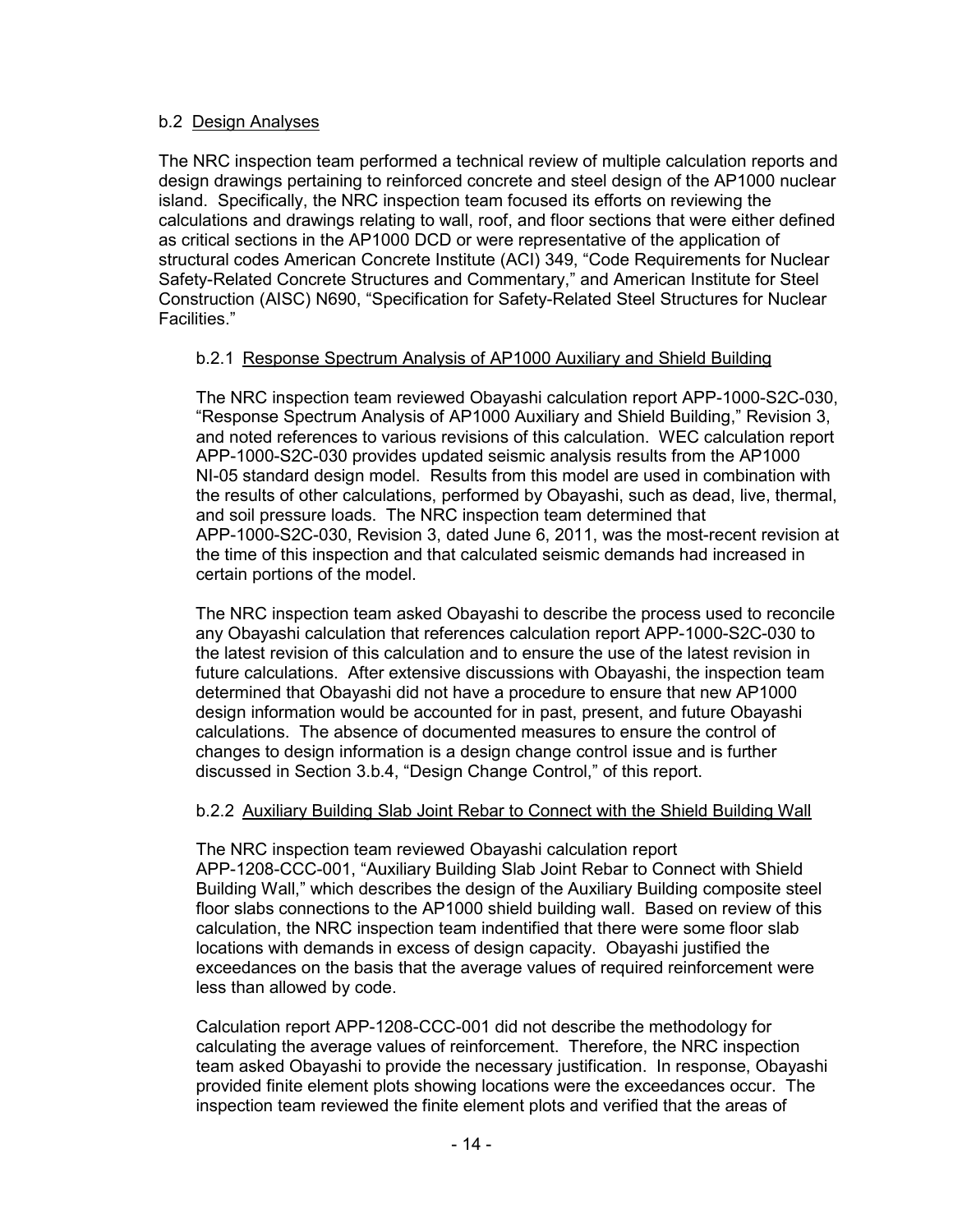exceedances were both small and localized. The NRC inspection team found the technical basis for addressing the exceedances to be acceptable.

# b.2.3 Auxiliary Building Thermal and Earth Pressure Analysis

The NRC inspection team reviewed Obayashi calculation report APP-1200-S2C-002, "Auxiliary Building Thermal and Earth Pressure Analysis," which contains the calculations for the design member forces on walls and floors below grade due to combined thermal and seismic demands. The NRC inspection team noted that the calculation report references APP-1000-S2C-030, Revision 3, and therefore is based on the most-recent seismic analysis results (refer to Section 3.b.2.1, above). The calculation also references thermal inputs (from WEC calculations) for accident and normal load cases. The NRC inspection team noted that the calculation method used to develop dynamic soil pressure was consistent with the provisions of American Society of Civil Engineers (ASCE) 4-98, "Seismic Analysis of Safety-Related Nuclear Structures and Commentary," and AP1000 DCD Section 3.8.4.1.1, "Seismic Category I Structures."

# b.2.4 Auxiliary Building Steel Framing Design EL.100"-0" Areas 3&4

The NRC inspection team reviewed Obayashi calculation report APP-1230-SSC-002, "Auxiliary Building Steel Framing Design EL.100"-0" Areas 3&4," which contains design requirements for the composite steel floor slabs at the 100-ft elevation. The NRC inspection team noted that seismic demands were based on an earlier revision of APP-1000-S2C-030 and, therefore, may need to be updated (Refer to 3.b.2.1, above). The NRC inspection team reviewed the report and determined that the approach applied for calculating the composite steel floor slabs was consistent with the provisions of ACI-349 and AISC N690. Although the NRC inspection team did not identified any technical issues specific to this calculation report, Obayashi needs to reconcile the seismic demands with the most-recent revision to APP-1000-S2C-030. This is a design change control issue, and is discussed further in Section 3.b.4 of this report.

# b.2.5 CA-20 Connection Design Calculation: Module Wall-to-Basemat

The NRC inspection team reviewed Obayashi calculation report APP-CA20-S3C-002, "CA-20 Connection Design Calculation: Module Wall-to-Basemat," which contains the design requirements for the connection of the CA-20 module (a containment internal structural module) to the AP1000 nuclear island basemat. The NRC inspection team determined that the calculation references an older version of the response spectrum analysis (see 3.b.2.1, above). This is a design change control issue, and is discussed further in Section 3.b.4 of this report.

The NRC inspection team reviewed Section 5.1.2.1 of APP-CA20-S3C-002 and determined that the center of the dowel reinforcement is 10-inches from the skin reinforcement (i.e. steel face plates). In accordance with Section 12.14.2.3 of ACI-349, the lap splice distance between reinforcements is to be limited to 6-inches. In response to NRC inspection team inquiries relating to the lap splice distances, Obayashi determined that WEC had revised the calculation and modified the design of the connection. Obayashi learned of the changes implemented by WEC during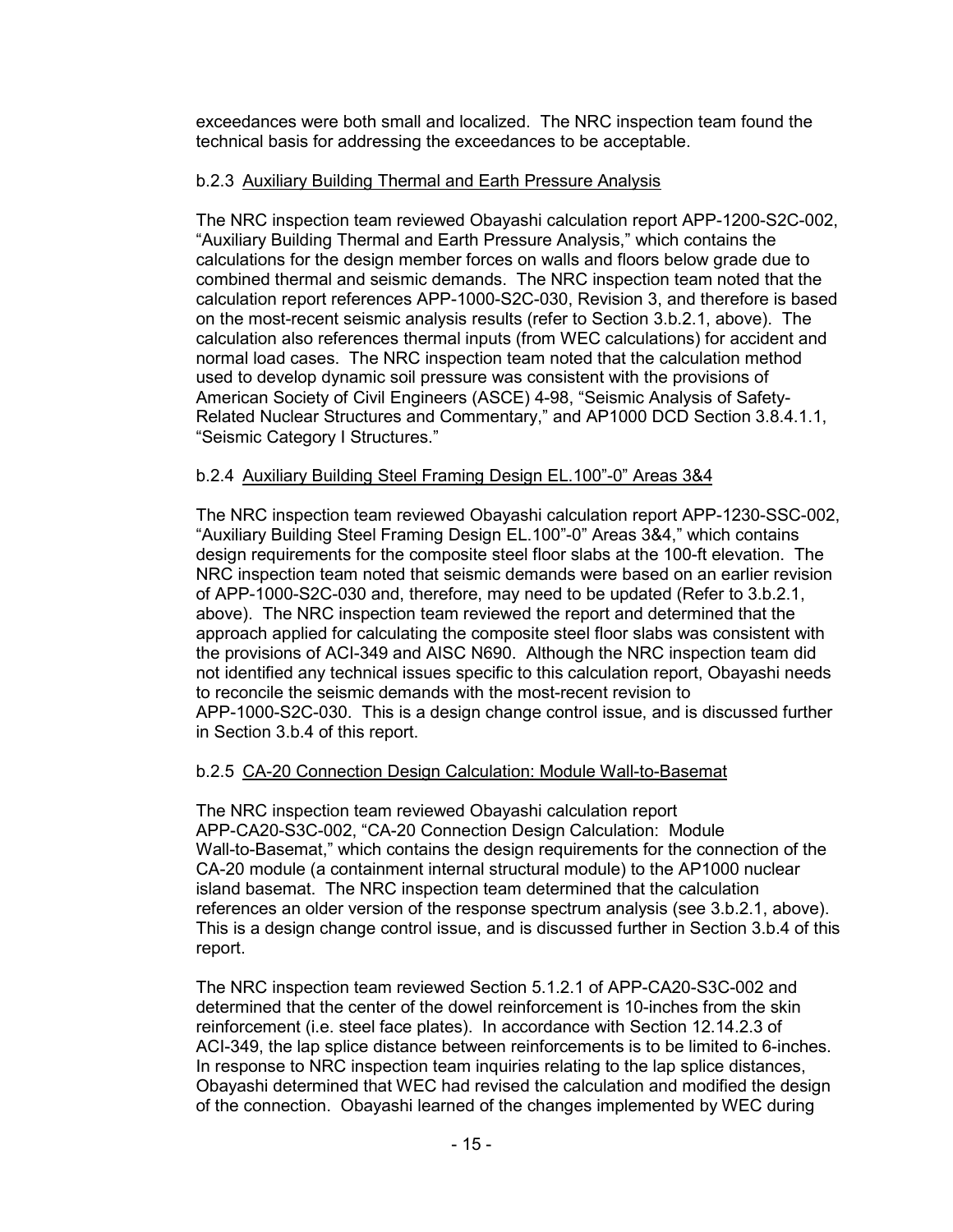this inspection as part of its research to respond to inquiries from the NRC inspection team. This is a design interface issue, and is discussed further in Section 3.b.3, "Design Interfaces," of this report.

The NRC inspection team reviewed Section 4.5.4.4 of APP-CA20-S3C-002, and determined that accident thermal loads were excluded from the calculation, which is inconsistent with the provisions of ACI-349 that require the combination of accident thermal and seismic loads. The NRC inspection team is aware of a WEC AP1000 design commitment to combine seismic and thermal demands, as applicable, but Obayashi had not yet been informed of this commitment and the need to revise this calculation. This is a design interface issue, and is discussed further in Section 3.b.3 of this report.

# b.2.6 Auxiliary Building Wall 7.3 Reinforcement Design

The NRC inspection team reviewed Obayashi calculation report APP-1200-CCC-102, "Auxiliary Building Wall 7.3 Reinforcement Design," which provided the design of an AP1000 nuclear island shear wall. The NRC inspection team noted that Section 5.1.2.2 of the report stated that the in-plane shear stress demands exceed ACI-349 Section 11.10.3 provisions pertaining to shear walls. Obayashi dealt with the exceedance by designing the wall as a corbel. Provisions for the design of corbels are described in Section 11.9 of ACI-349. In designing this share wall as a corbel, Obayashi averaged the in-plane shear stresses over the entire 60-foot wall height, thus reducing the calculated maximum shear stress applied to the wall to a lower average value.

The NRC inspection team reviewed the Obayashi justification and found the justification unacceptable. The NRC inspection team determined that the complex state of in-plane shear stresses due to penetrations and intercepting walls and floors (as demonstrated by detailed calculation results) cannot be averaged over the 60-foot wall height as was the case when Obayashi represented the shear wall as a simple corbel element. Obayashi's failure to correctly implement the provisions of ACI-349 consistent with the requirements of Criterion III of Appendix B to 10 CFR Part 50 has been identified as an example of Nonconformance 99901409/2011201-03.

The NRC inspection team evaluated this misapplication of ACI-349 and determined that it was not of high safety significance due to the high degree of redundancy. In addition, the NRC inspection team verified that cracking of the particular shear wall will not lead to a reduction in lateral resistance of the auxiliary building or shield building.

# b.2.7 Auxiliary Building Wall 1 Reinforcement Design

The NRC inspection team reviewed Obayashi calculation report APP-1200-CCC-106, "Auxiliary Building Wall 1 Reinforcement Design," which provides the design of an exterior shear wall for the AP1000 nuclear island. The NRC inspection team determined that the report did not reference the most-recent AP1000 response spectrum model which indicated a 30 to 40 percent increase in seismic moment and an 80-percent increase in axial load for this particular wall (refer 3.b.1, above). In addition, the NRC inspection team determined that Section 4.5.3 of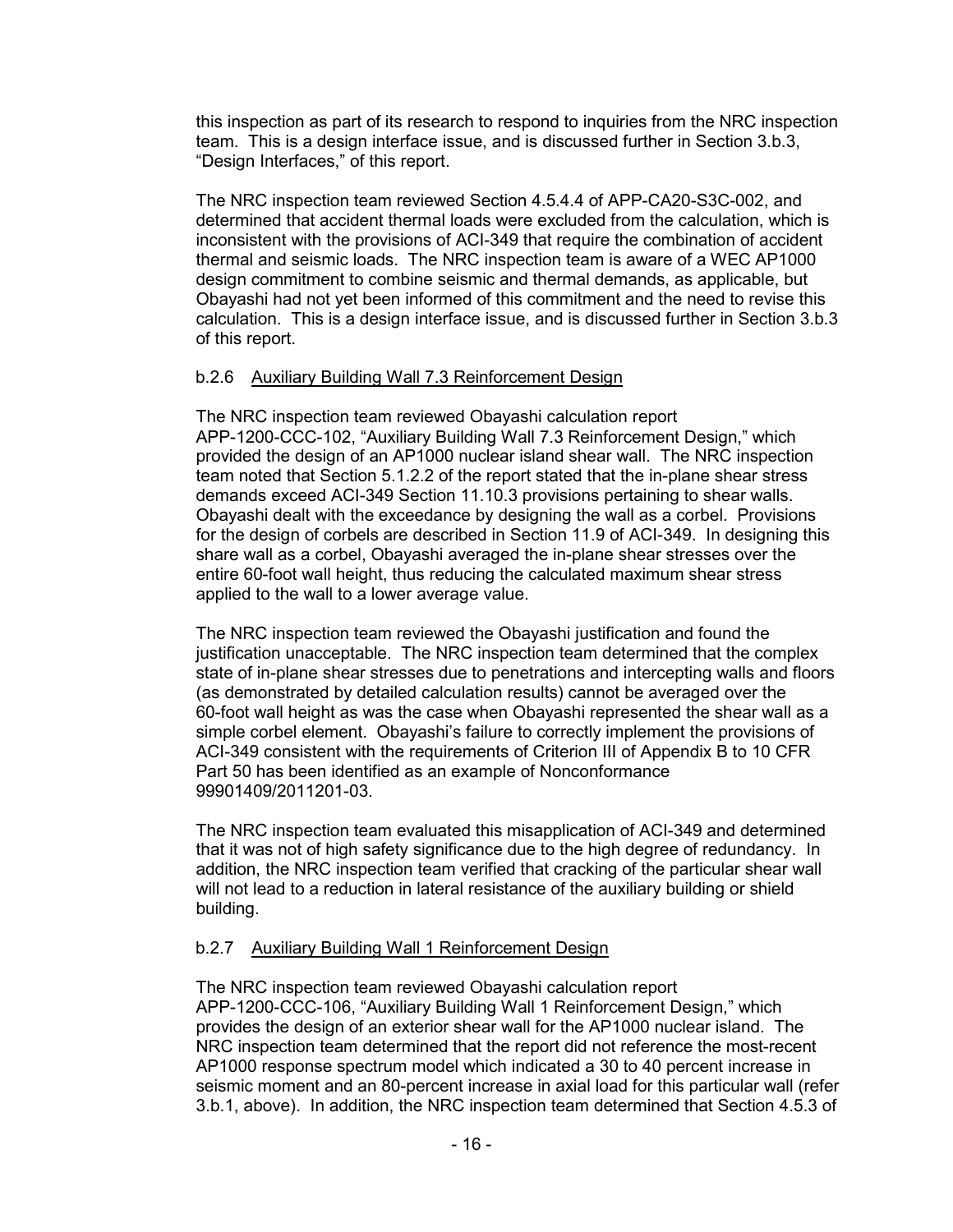APP-1200-CCC-106 did not include ACI-349 load combinations for thermal and seismic demands. As discussed Section 3.b.2.5 of this report, Obayashi had not yet been informed of the WEC AP1000 design commitment to combine seismic and thermal demands, as applicable, and the need to revise this calculation. This is a design interface issue, and is discussed further in Section 3.b.3 of this report.

# b.2.8 Basemat Design, Below Auxiliary Building

The NRC inspection team reviewed Obayashi calculation report APP-1010-CCC-005, "Basemat Design, Below Auxiliary Building," dated March 2011. This calculation report described the design of the reinforced concrete basemat below the auxiliary building. The NRC inspection team reviewed this calculation report and determined that it references APP-1200-S2C-002, Revision 1 (September 2005). The NRC inspection team determined that APP-1200-S2C-002 was revised (to Revision 2) in October 2007, but was not referenced in the most-recent revision to APP-1010-CCC-005. Accordingly, APP-1010-CCC-005 does not reflect the most-recent information available at the time of issuance. This failure to update the calculation report is a design change control issue, and is discussed further in Section 3.b.4 of this report.

# b.2.9 Auxiliary Building Steel Framing Design

The NRC inspection team reviewed Obayashi calculation report APP-1260-SSC-002, "Auxiliary Building Steel Framing Design." This calculation report described the design for the composite steel framing used in the auxiliary building at the 160-foot elevation. The NRC inspection team performed a review of the calculation report and found the approach consistent with ACI-349 and AISC/N690 code provisions.

# b.2.10 Review of ANSYS model

The NRC inspection team reviewed Obayashi's implementation of the ANSYS finite element (FE) analysis code. The ANSYS code is a general purpose FE code used by both WEC and Obayashi to perform detailed structural calculations for design basis demands. The NRC inspection team reviewed the general implementation process and the process for receiving code errors and notices from ANSYS and implementing corrections. The NRC inspection team also reviewed the implementation of the ANSYS code as it applied to the WEC AP1000 NI-05 model, including the boundary conditions and material properties at selected locations, and verified that they were consistent with the AP1000 seismic analysis model. In addition, the inspection team verified that the total model mass is consistent with the WEC AP1000 NI-05 model.

# b.2.11 Auxiliary Building Structural Drawings

The NRC inspection team reviewed Obayashi structural drawings APP-1200-C3-911, Revision 1, "Auxiliary Building Key Concrete Reinforcement Wall 1 Elevation Between Column Lines 5 & 11" and APP-1260-C3-346, Revision 2, "Auxiliary Building Areas 3&4 Key Concrete Reinforcement Floor El. 160'-6" Plan" to verify that drawing details were consistent with the supporting design calculations. The inspection team determined that Obayashi is only responsible for concrete layout reinforcement drawings and that WEC had subsequently modified the remainder of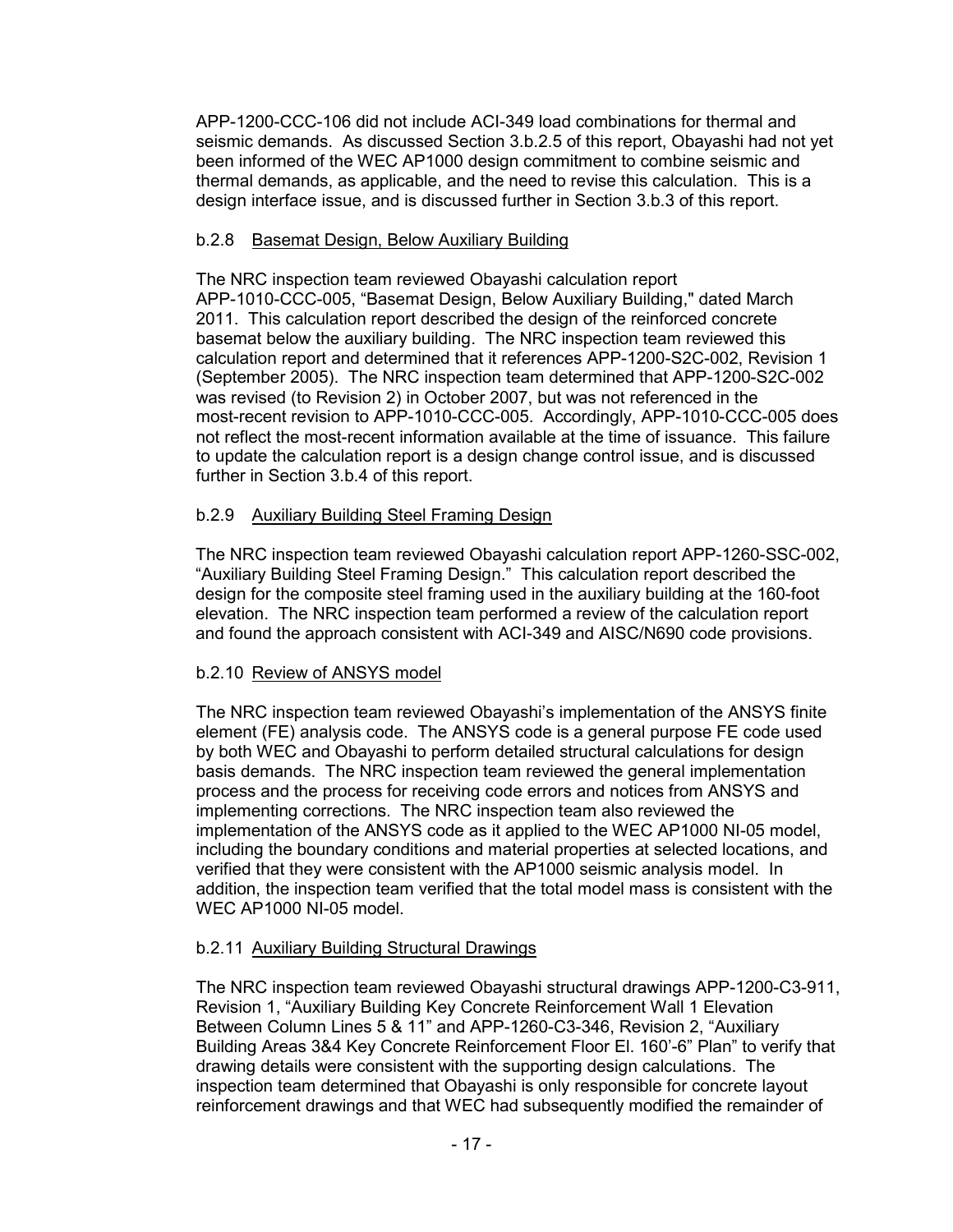the Obayashi drawings. The NRC inspection team determined that Obayashi did not have a formal process in place to track drawing revisions that describe and detail the AP1000 design. This is a design change control issue, and is discussed further in Section 3.b.4 of this report.

# b.3 Design Interfaces

The NRC inspection team reviewed Obayashi QMS, Section 7.0, "Realization of Structure," which contains design control guidance and activities, as well as the applicable portions of P-35, Obayashi's Nuclear Department implementing procedure for safety-related activities applicable to the AP1000 design. The NRC inspection team also interviewed Obayashi management and staff and determined that measures were not in place for a process to identify and implement an organizational interface between Obayashi and WEC for design control, design changes and in some applications, technical direction.

The NRC inspection team's review of Obayashi calculation report APP-CA20-S3C-002 revealed that WEC had revised this calculation and modified the design of the module wall-to-basemat connection without Obayashi's knowledge prior to this inspection demonstrating a lack of organizational interface between Obayashi and WEC in the area of design change control and potentially affecting overall control of the AP1000 design elements contracted to Obayashi.

The NRC inspection team's review of Obayashi calculation report APP-CA20-S3C-002 determined that accident thermal loads were not applied in this calculation, which is inconsistent with the provisions of ACI-349 that require the combination of accident thermal and seismic loads. WEC has a design commitment in the AP1000 Design Control Document to combine seismic and thermal demands, as applicable, but Obayashi had not yet been given the technical direction relative to this commitment and the need to revise this and potentially other design calculations.

The NRC inspection team's review of Obayashi calculation report APP-1200-CCC-106, determined that the report did not reference the most recent AP1000 response spectrum model which indicated a 30 to 40 percent increase in seismic moment and an 80-percent increase in axial load for the applicable wall (refer 3.b.2.1, above). In addition, the NRC inspection team determined that Section 4.5.3 of APP-1200-CCC-106 did not include ACI-349 load combinations for thermal and seismic demands. Obayashi's failure to use the most recent AP1000 response spectrum model is another example of a lack of organizational interface in the area of design change control. Obayashi failure to consider both thermal and seismic loading in this calculation is another example of ineffective organizational interface between Obayashi and WEC in the area of technical direction and design control.

Obayashi's failure to implement measures to identify and implement an effective organizational interface between Obayashi and WEC for design control, design changes and technical direction consistent with the requirements of Criterion III of Appendix B to 10 CFR Part 50 has been identified as another example of Nonconformance 99901409/2011201-03.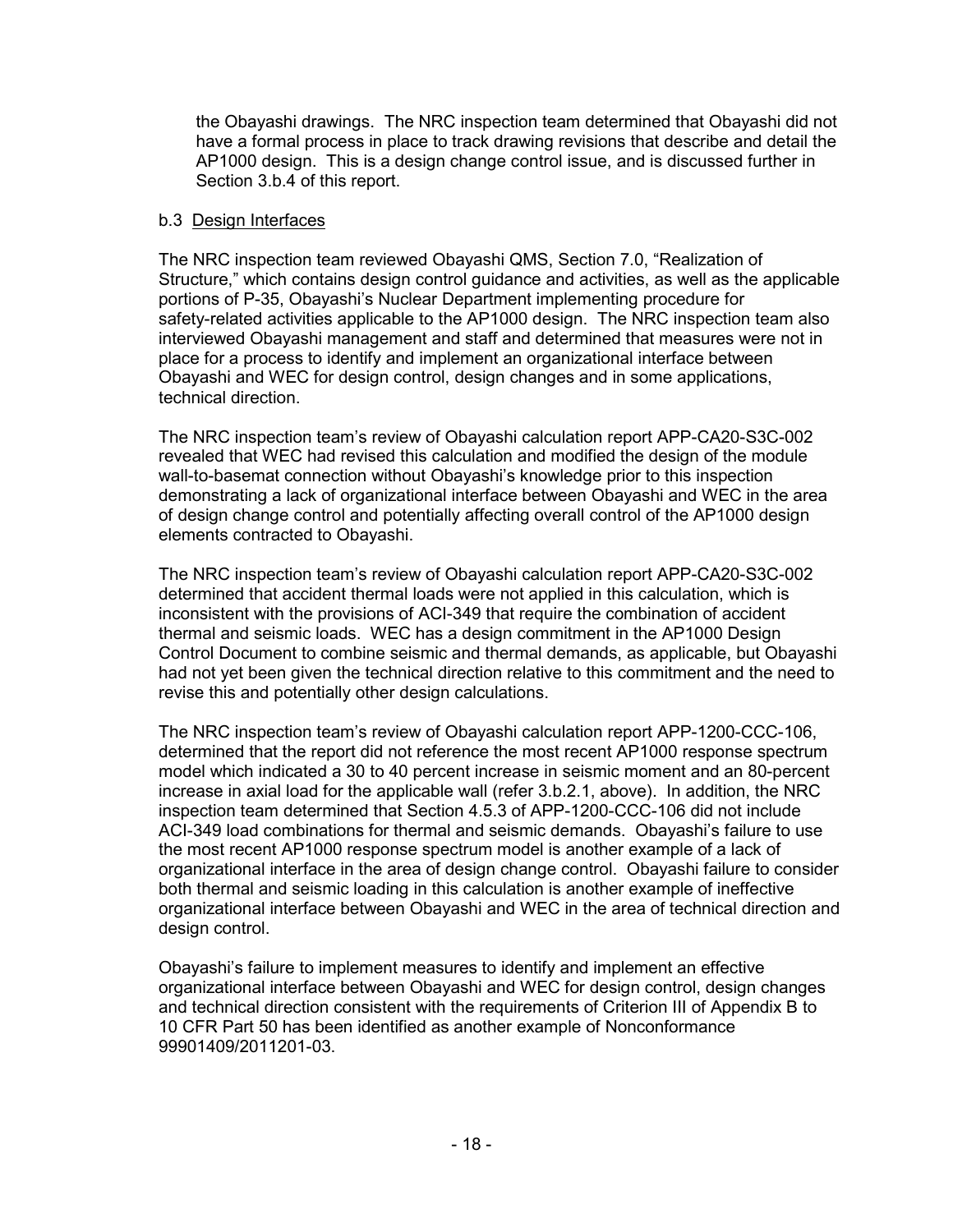# b.4 Design Change Controls

The NRC inspection team reviewed Obayashi QMS and implementing procedure for design change control activities applicable to the AP1000 design. Obayashi's QMS and implementing procedure did not provide adequate guidance for design change activities and did not ensure that design changes were reviewed and verified with the same rigor as the original design.

The only guidance provided in Obayashi's QMS and implementing procedure for design change control was in P-35, Section 6.1.7, "Guide for Documentation," which prescribes that changes to contract specification will be reviewed to verify the related change(s) and will be implemented only after obtaining approval from the customer. In addition, the guidance prescribes notification of interested departments and preparation of records to document the change(s).

The NRC inspection team reviewed Obayashi calculation reports APP-1230-SSC-002, "Auxiliary Building Steel Framing Design EL.100"-0" Areas 3&4;" APP-CA20-S3C-002, "CA-20 Connection Design Calculation: Module Wall-to-Basemat;" APP-1200-CCC-106, "Auxiliary Building Wall 1 Reinforcement Design;" and APP-1010-CCC-005, "Basemat Design, Below Auxiliary Building," as discussed in Section 3.b.2 of this report. These calculations provide examples where design changes were not effectively controlled and implemented.

Obayashi's failure to implement measures for design change activities and to ensure that design changes were reviewed and verified with the same rigor as the original design consistent with the requirements of Criterion III of Appendix B to 10 CFR Part 50 has been identified as another example of Nonconformance 99901409/2011201-03.

# c. Conclusions

The NRC inspection team identified Nonconformance 99901409/2011-201-03 associated with Obayashi's failure to implement the requirements of Criterion III, "Design Control," of Appendix B to 10 CFR Part 50. Specifically, Nonconformance 99901409/2011-201-03 cited Obayashi for failing to: (1) correctly implement the applicable provisions of ACI-349, (2) implement measures to identify and implement an effective organizational interface between Obayashi and WEC for design control, design changes and technical direction, and (3) ensure that design changes were reviewed and verified with the same rigor as the original design.

# 4. Control of Nonconformance and Corrective Action

# a. Inspection Scope

The NRC inspection team reviewed the Obayashi QMS and implementing procedure that govern Obayashi's process for the control of nonconforming items and corrective actions to verify compliance with Criterion XV, "Nonconforming Materials, Parts, or Components," and Criterion XVI, "Corrective Action, of Appendix B to 10 CFR Part 50. The NRC inspection team reviewed Obayashi nonconformance documentation and records and discussed the nonconformance and corrective action process with responsible Obayashi management and staff.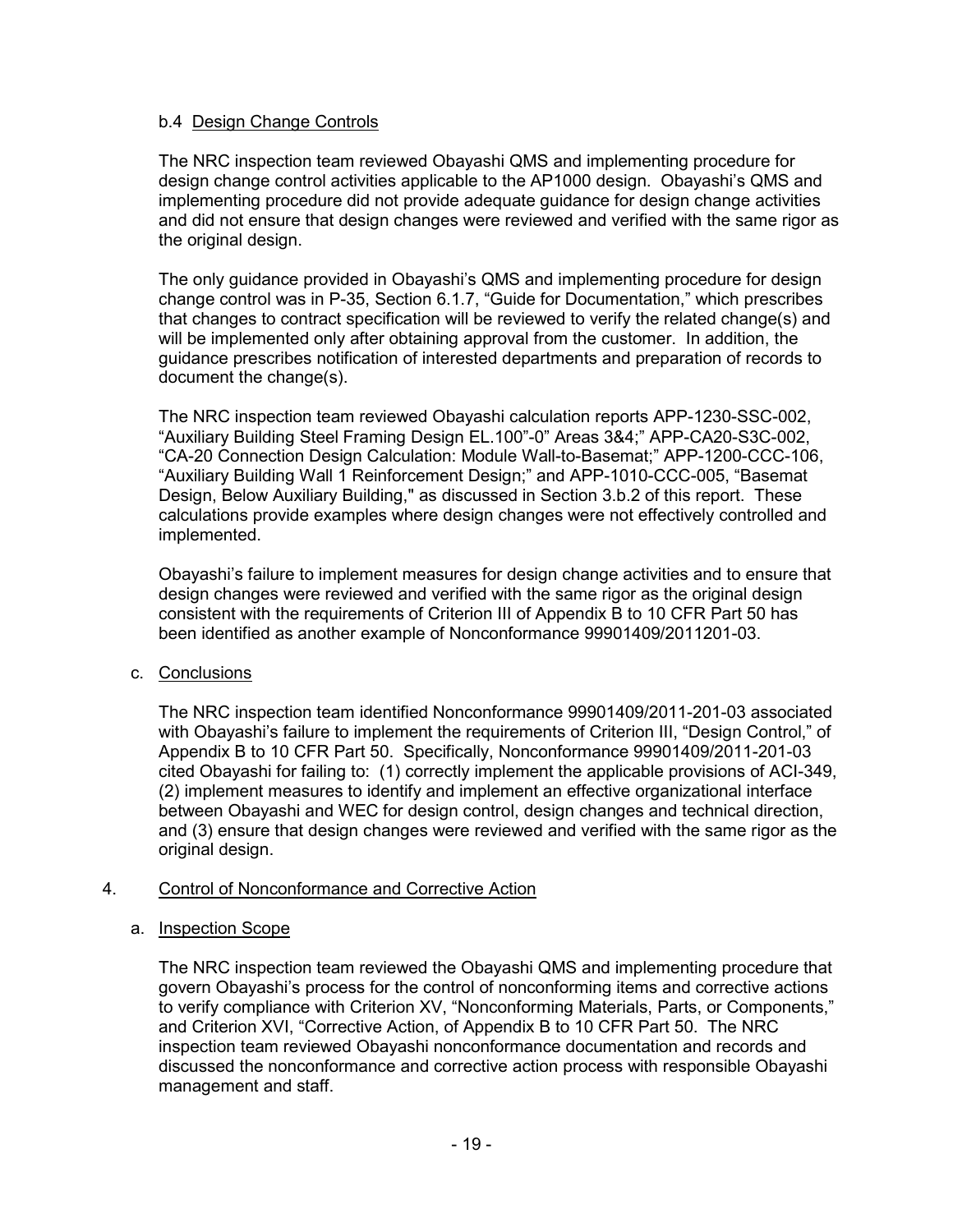Specifically, the NRC inspection team reviewed the following policies, procedures, and supporting documentation for this inspection area:

- QMS Quality Manual, Revision 3, April 1, 2010
- P-35, Nuclear Business Procedures, Revision 6, April 7, 2010
- Nonconformance reports: 2, 3, 7, 8, 10, 12, 14, 15, 17, 18, 19, 23, 27, 29, 36, 38, 39, 40, 41, 42, 43, 44, 45, 46, 47, 48, 49, 50, 51
- b. Observations and Findings

QMS Sections 8.3, 8.5.2, and 8.5.3 provided a high-level description of the control of nonconformances, corrective actions, and prevention of recurrence, respectively. The NRC inspection team noted that Obayashi had only one procedure, P35 Section 11, which addressed the area of control of nonconformances and corrective action. Obayashi did not have separate nonconformance and corrective action programs. At the time of the inspection, Obayashi had documented 51 nonconformance/corrective action reports between 2003 and 2011. The NRC inspection team reviewed a sample of the nonconformance/corrective action reports and observed that P35, Section 11, does not meet all the requirements in Criteria XV and XVI as evidenced by the following:

- 1. Obayashi's procedure P35, Section 11, did not provide instructions for the segregation of nonconforming calculations or drawings as required by Criterion XV of Appendix B. The objective of P35, Section 11, stated, in part, that measures shall be implemented to ensure that the nonconformance does not affect other activities; however, there is no description of how to do this in the procedure. The NRC inspection team discussed the issue of segregation of nonconforming calculations or drawings to prevent inadvertent use with Obayashi management and staff. Obayashi stated that once a nonconforming condition is identified in a calculation or drawing, all work on calculations or drawings that rely on the nonconforming calculation or drawing is suspended until the nonconforming condition is corrected. However, the process of suspending work on reliant calculations or drawings was not described in Section 11 of P35.
- 2. Procedure P35, Section 11, did not establish measures for performing prompt corrective actions as required by Criterion XVI of Appendix B. The NRC inspection team noted that most nonconformances were corrected and closed within a few weeks; however, there is no timetable in the procedure to ensure that corrective actions are prompt.
- 3. Procedure P35, Section 11, did not differentiate between conditions adverse to quality and significant conditions adverse to quality as specified in Criterion XVI of Appendix B. In August 2010, Obayashi implemented the use of form T-35-11-1 to document nonconforming conditions and corrective actions. The NRC inspection team observed that prior to using the T-35-11-1 form Obayashi would document the significance of the nonconformance as minor, medium or significant. With the start of using the T-35-11-1 form, Obayashi no longer documented the significance of the issue. The NRC inspection team observed that Obayashi nonconformance reports 1 through 39 were characterized based on their significance. Of the 39 nonconformance identified, 11 nonconformances were characterized as significant, 5 as medium, and the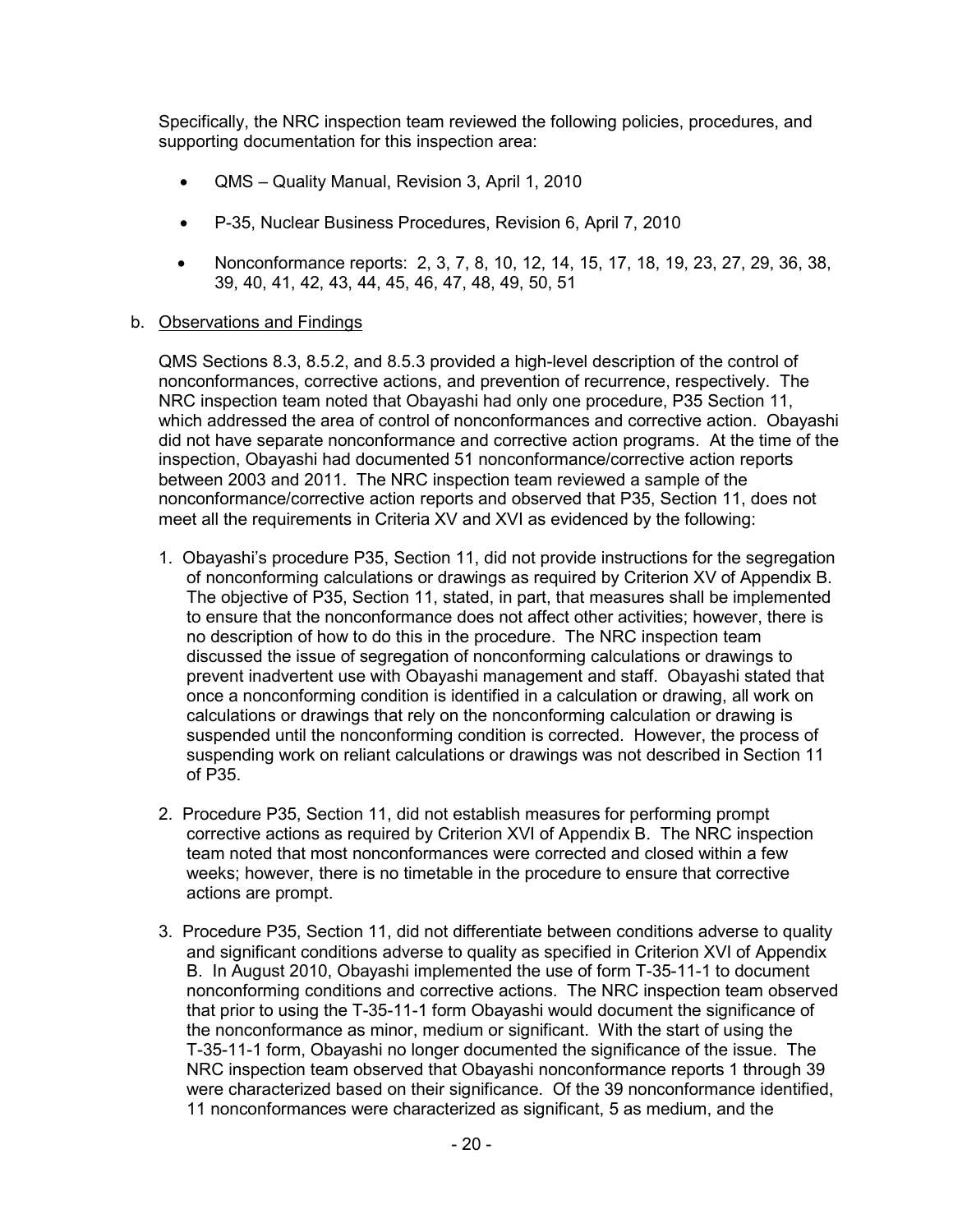remainder as minor. However, the NRC inspection team was not able to identify any objective evidence that Obayashi handled nonconforming conditions differently based on the significance of the nonconforming condition. In addition, the remaining 11 nonconforming conditions documented on the T-35-11-1 forms did not characterize the significance of the conditions.

- 4. The NRC inspection team observed that there was no connection between P35, Section 11, and the Part 21 procedure. Specifically, P35 section 11 did not provide instructions to make a determination as to whether a Part 21 evaluation should be conducted and the applicable procedure followed. In addition, as stated in section 1.b.2 of this report, NRC inspection team noted that the nonconformance log stated that Part 21 was not applicable to the 51 nonconformances listed. However, there was no objective evidence as to when and how this determination was made.
- 5. NRC inspection team observed that the WEC Supplier Corrective Action Reports (SCAR) from the 2010 WEC audit of Obayashi were not documented in the Obayashi nonconformance log as required by Criterion XVI to Appendix B. Since Obayashi did not open a nonconformance/corrective action for the WEC SCARs, there was no objective evidence that corrective action was taken to address the WEC SCARs. In addition, P35, Section 11 did provide instructions for initiating a nonconformance/corrective action for audit findings from purchasers or other oversight entities.

Based on the examples presented in items 1 through 5 above, the NRC inspection team has identified the failure of P35, Section 11, to meet the requirements of Criteria XV and XVI as Nonconformance 99901409/2011-201-04.

c. Conclusions

The NRC inspection team identified Nonconformance 99901409/2011-201-04 associated with Obayashi's failure to implement the requirements of Criteria XV and XVI of Appendix B to 10 CFR Part 50. Specifically, Obayashi failed to establish measures for: (1) the segregation of nonconforming calculations and drawings,(2) performing prompt corrective actions, (3) differentiating between conditions adverse to quality and significant conditions adverse to quality, (4) providing instructions to make a determination as to whether a Part 21 evaluation should be conducted and the applicable procedure followed, and (5) implementing corrective actions on two WEC SCARs.

# 5. Quality Assurance Records

# a. Inspection Scope

The NRC inspection team reviewed the Obayashi QMS and applicable implementing procedure that govern the Obayashi process for controlling quality records to verify compliance with the requirements of Criterion XVII, "Quality Assurance Records," of Appendix B to 10 CFR Part 50. In addition, the NRC inspection team interviewed Obayashi personnel to gain an understanding of the Obayashi process for controlling quality records.

Specifically, the NRC inspection team reviewed the following policies, procedures, and supporting documentation for this inspection area: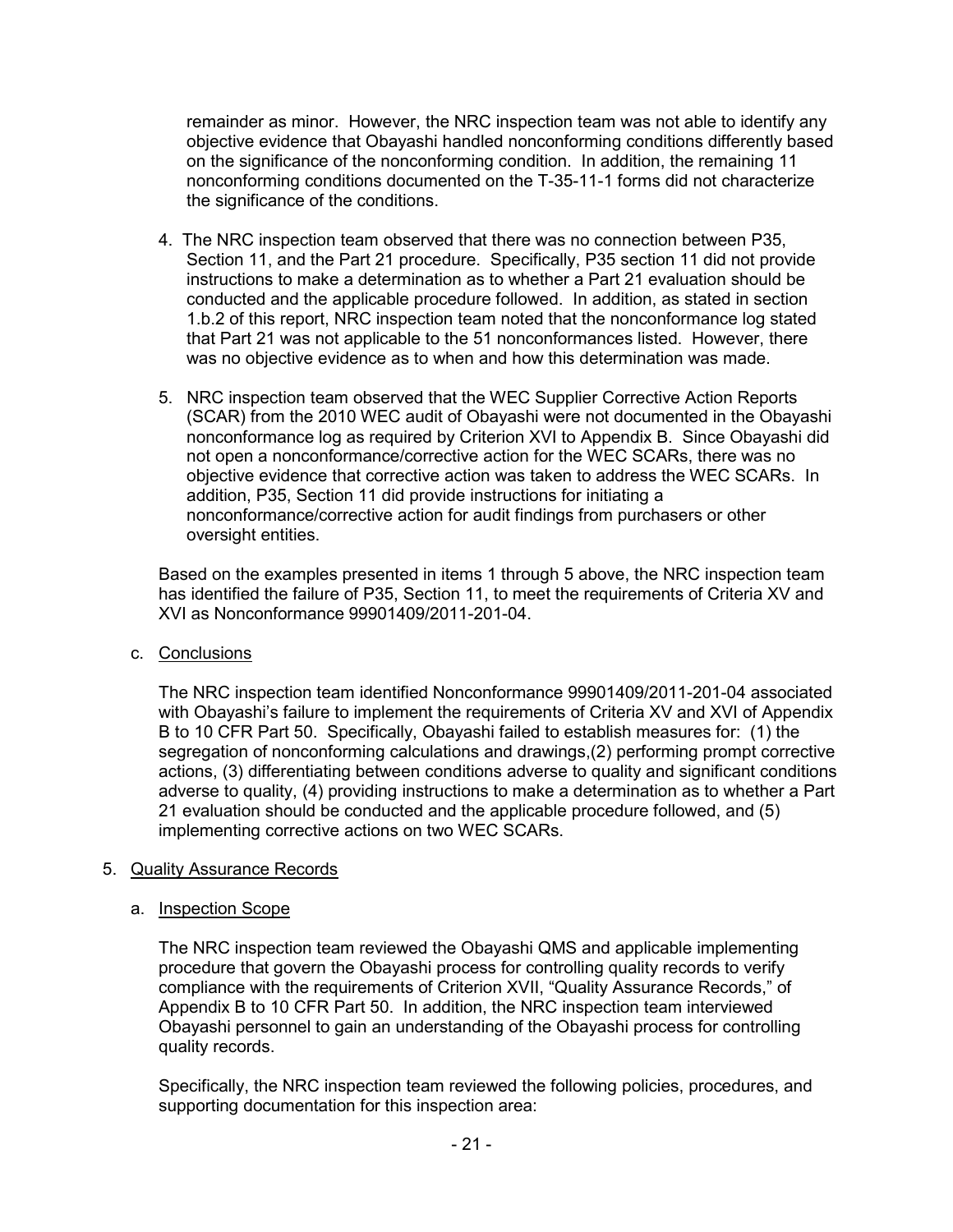- QMS Quality Manual, Revision 3, April 1, 2010
- P-35, Nuclear Business Procedures, Revision 6, April 7, 2010

#### b. Observations and Findings

The NRC inspection team reviewed QMS, Section 4.2.3, Record Control, referred to procedure, P02, and not to P35. However, Obayashi stated that for nuclear safety-related work, it is assumed that P35 replaces P02 listed in the QMS.

The NRC inspection team noted that P35, Section 8, provided instructions for receipt and issuance of documents, and a requirement for storing quality records developed for each project. P35, Section 8, also provided descriptions of different types of records, e.g., operations report, quality plan, and nonconformance and corrective action records.

The NRC inspection team discussed the Obayashi control of quality records with the appropriate Obayashi personnel and management. The NRC inspection team learned that Obayashi manually maintained an Excel spreadsheet to keep track of the latest versions of calculation notes, drawings, etc., that have been developed by Obayashi in support of the AP1000 design. The Excel spreadsheet contained a list of calculations and drawings submitted to WEC and the associated letter for that submittal. The spreadsheet listed approximately 108 calculation notes and 76 drawings.

Obayashi stated that design documents are designated as lifetime records. Obayashi used Compass as its electronic record keeping program for documents that need to be stored for a lifetime. All Obayashi personnel in the nuclear facilities division had access to Compass. However, no one had the ability to delete or change documents in Compass. In addition, Compass was backed up on two servers, one in Tokyo and one in Osaka.

The NRC inspection team noted the P35, Section 8, delineated between quality records used while project was on-going and when project was complete. Based on discussions with Obayashi staff, the NRC inspection team learned current revisions of calculations and drawings listed on the Excel spreadsheet are maintained on the AP1000 server which was also backed up by the Osaka server. At the end of the business year, these documents are transferred to Compass. However, the NRC inspection team noted that this record keeping process, e.g., the use of the AP1000 server, Compass, etc., was not described in P35, Section 8. Specifically, P35 did not document the classification of records, validation of records, control of distribution, handling, maintenance, and storage of records as required by Criterion XVII of Appendix B and requirement 17S-1 of NQA-1-1994. The NRC inspection team has identified the failure of P35, Section 8, to provide instructions to implement the Obayashi control of quality record process as an example of Nonconformance 99901409/2011-201-05.

In addition, the NRC inspection team observed that P35, Section 8, did not establish measures to maintain the records of the qualifications of personnel as required by Criterion XVII of Appendix B. The NRC inspection team has identified Obayashi's failure to define the record keeping requirements of Criterion XVII as another example of Nonconformance 99901409/2011-201-05.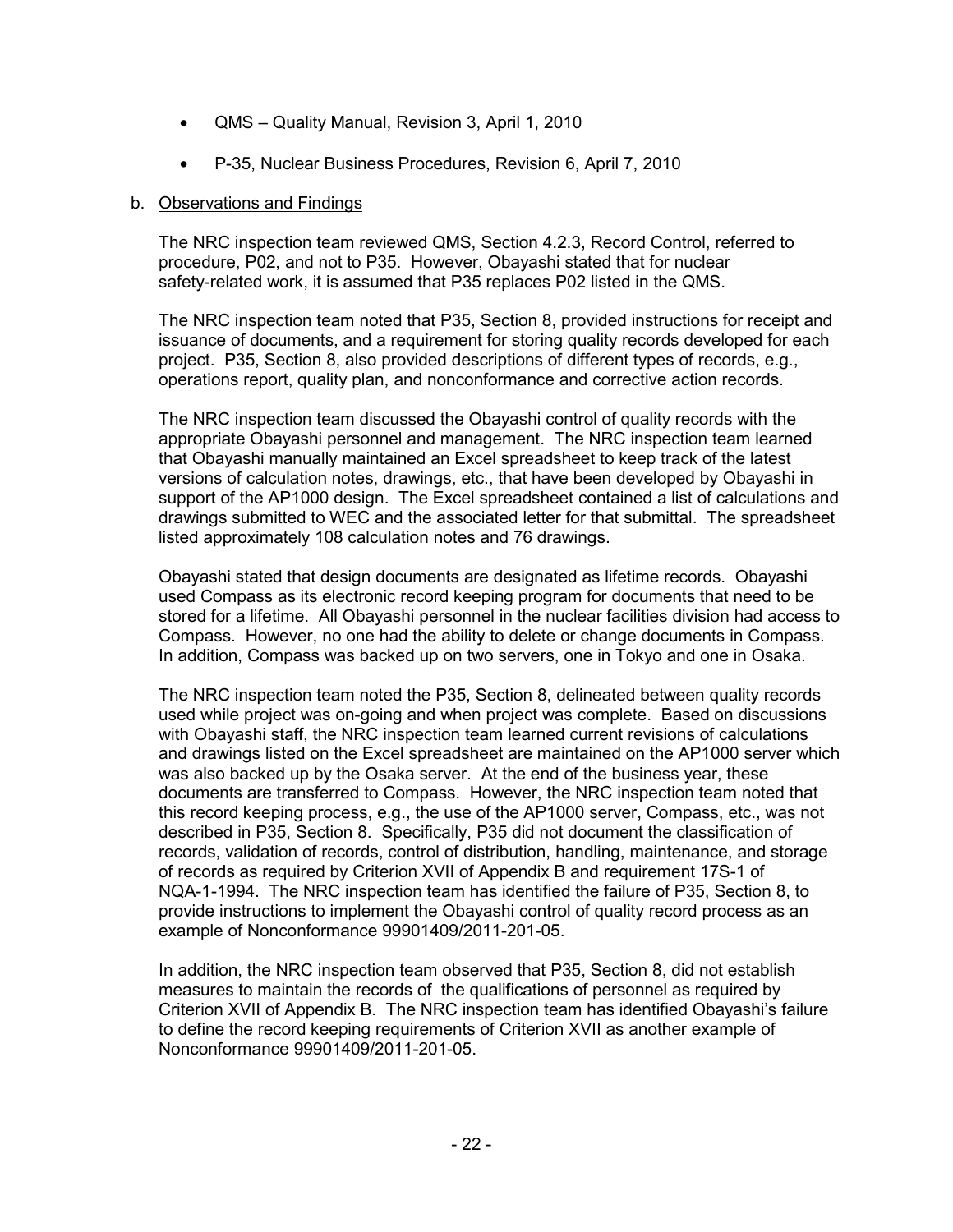# c. Conclusions

The NRC inspection team identified Nonconformance 99901409/2011201-05 for Obayashi's failure to meet the requirements of Criterion XVII, "Quality Records," of Appendix B to 10 CFR Part 50. Specifically, Obayashi failed to (1) establish instructions for the maintenance of records for the qualification of personnel and (2) document the record keeping process used by Obayashi.

# 6. Audits

# a. Inspection Scope

The NRC inspection team reviewed the Obayashi QMS and the implementing procedure that govern the Obayashi audit program to verify compliance with the requirements of Criterion XVIII, "Audits," of Appendix B to 10 CFR Part 50.

Specifically, the NRC inspection team reviewed the following policies, procedures, and supporting documentation for this inspection area:

- QMS Quality Manual, Revision 3, April 1, 2010
- P-35, Nuclear Business Procedures, Revision 6, April 7, 2010
- 2011 Internal Overall Audit Plan, April 1, 2011
- Audit Schedule, Revision 1, July 11, 2011
- AP1000 Project Audit Plan, July 27, 2011
- AP1000 Project Audit Report August 8, 2011

# b. Observations and Findings

# b.1 Policies and Procedures

The NRC inspection team reviewed QMS, Section 8.2.2 (2), Nuclear Facilities Division Quality Audit, which states that the QMS manager shall plan and implement an internal quality audit targeting sections under his purview and report the audit result to the head of Nuclear Division. The QMS manager shall also analyze the results and corrective action measures taken and report the results to the management

P35, Section 13, described internal quality audits. P35 required the QMS manager to develop the QA internal audit plan for each business year. The target of the audit was to be determined by the frequency of the audit, the importance of the activities being audited, and the results of the audits for departments subject to the QMS. The internal overall plan shall contain the audit policy and items to be audited; departments to be audited and scheduled auditors; and audit schedule.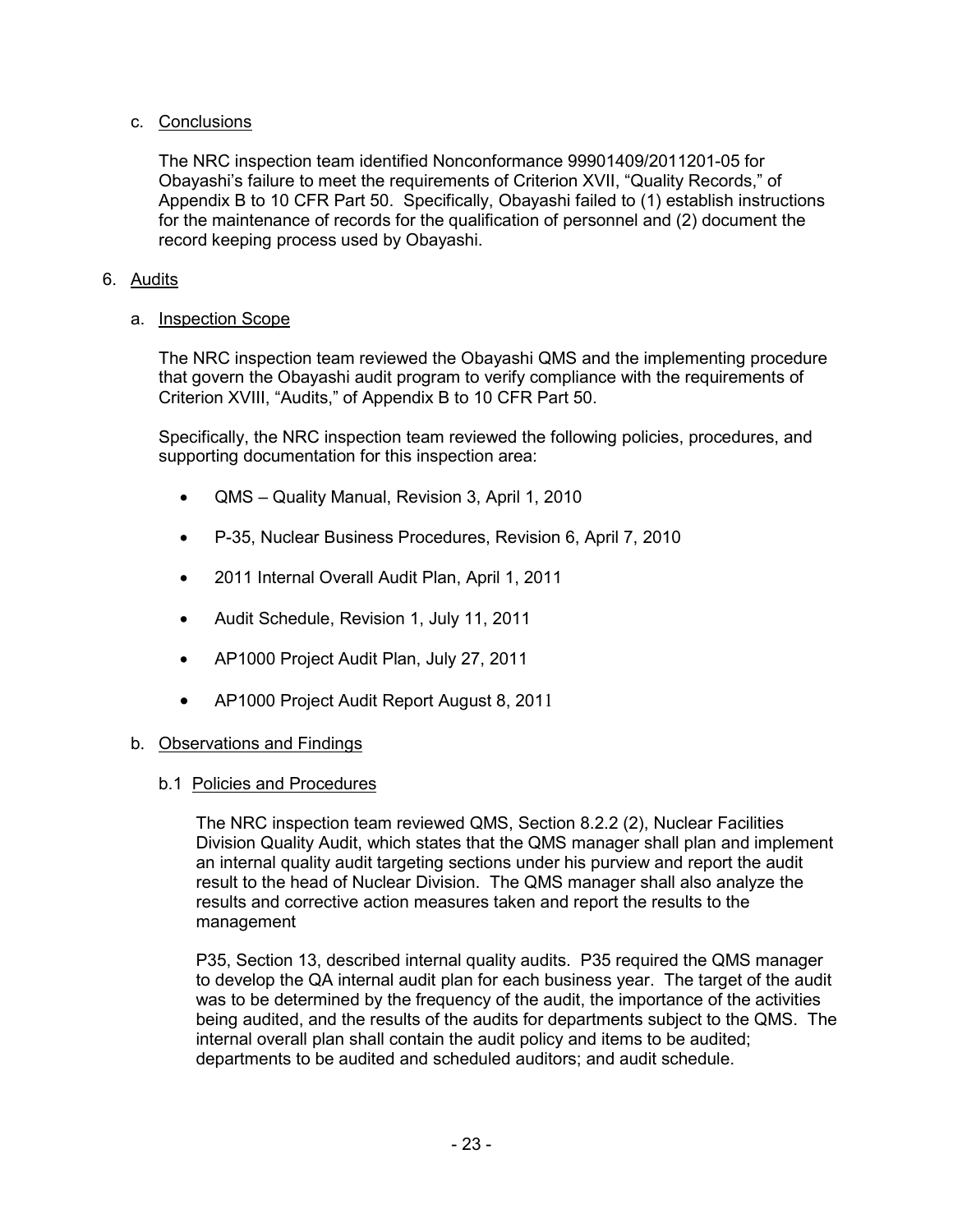### b.2 Implementation of Audit Process

The NRC inspection team reviewed the 2011 Internal Overall Audit Plan and the associated Audit Schedule. The NRC inspection team observed that the AP1000 Project audit was planned and completed consistent with the QMS Section 8.2.2 requirements. The NRC inspection team observed that the AP1000 project audit report documented the items audited which included the verification of the status of the AP1000 project, verification that the daily operation was consistent with P35, and verification that nonconformance and improvement information was shared and utilized.

The NRC inspection team reviewed the audit checklist developed for the AP1000 project audit and noted that the checklist included special items that addressed conformance to Appendix B, NQA-1, and Part 21. The NRC inspection team discussed the special items added to the checklist with Obayashi management and personnel. In particular, the NRC inspection team observed that there were no nonconformances identified during the AP1000 project audit and that the special items added to the checklists were verified as being acceptable. Based on the discussions with Obayashi management and personnel, the NRC inspection team concluded that the Obayashi auditors had insufficient understanding of the requirements of Appendix B, NQA-1, and Part 21 to verify compliance with the requirements imposed by the WEC POs. Failure to adequately qualify lead auditors for internal audits of Obayashi quality activities is identified as another example of Nonconformance 9991409/2011-201-06.

#### c. Conclusions

The NRC inspection team identified Nonconformance 99901409/2011-201-06 associated with Obayashi's failure to implement the requirements of Criterion XVIII, "Audits," of Appendix B to 10 CFR Part 50. Specifically, Obayashi failed to adequately qualify lead auditors for internal audits of Obayashi safety-related activities related to the AP1000 project and did not verify compliance with the requirements imposed by the WEC POs.

#### 10. Entrance and Exit Meetings

On September 12, 2011, the NRC inspection team discussed the scope of the inspection with Mr. Sakamoto, Senior General Director, Nuclear Facilities Division, and with the Obayashi management and staff. On September 16, 2011, the NRC inspection team presented the inspection results and observations during an exit meeting with Mr. Sakamoto and other Obayashi management and staff members. The attachment to this report lists the entrance and exit meeting attendees, as well as those interviewed by the NRC inspection team.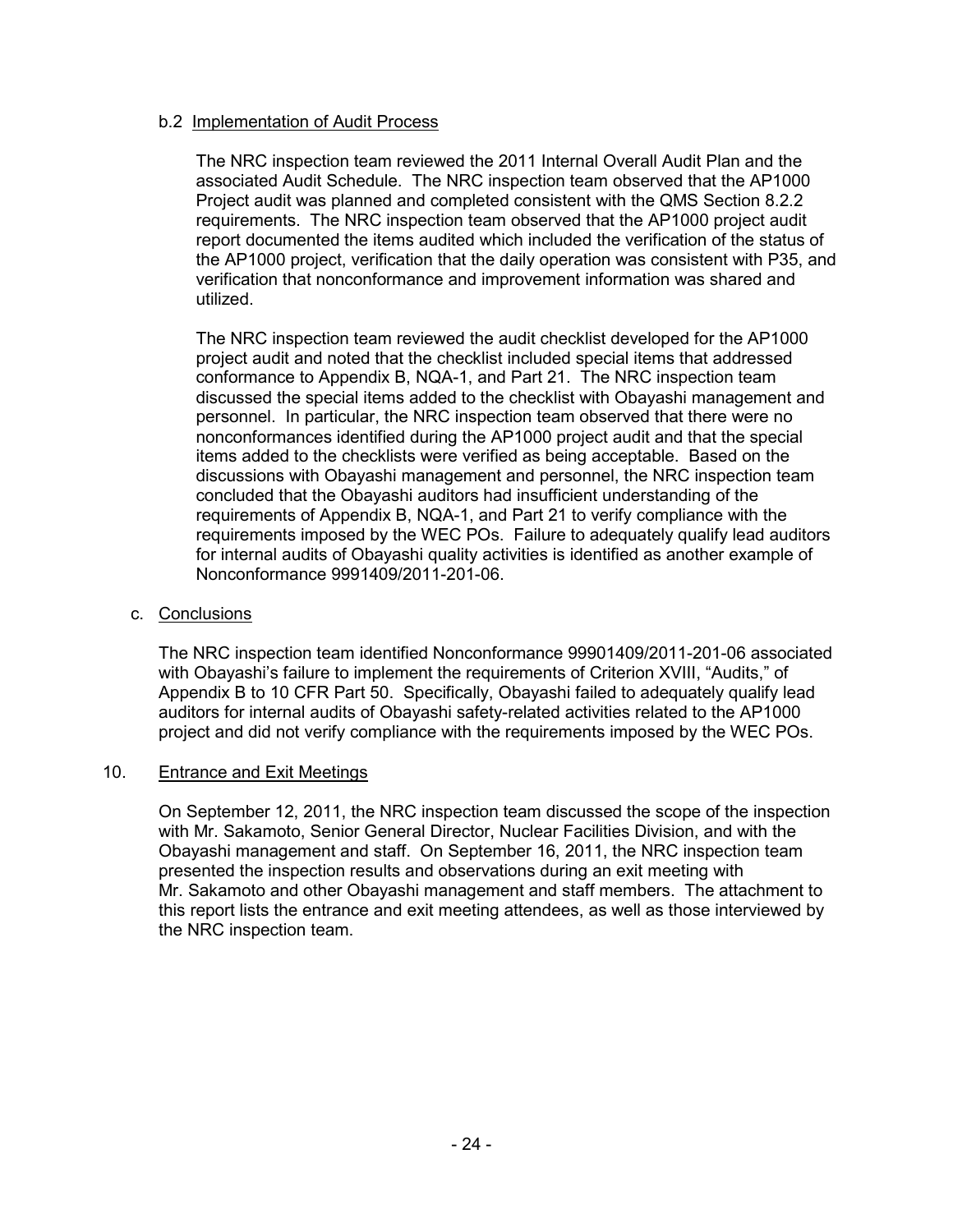# **ATTACHMENT**

# 1. ENTRANCE AND EXIT MEETING ATTENDEES

| Name                                                             | <b>Title</b>                                                     | Affiliation                   | Entrance | Exit     | Interviewed |
|------------------------------------------------------------------|------------------------------------------------------------------|-------------------------------|----------|----------|-------------|
| Kerri Kavanagh                                                   | Team Lead, Sr.<br><b>Reactor Engineer</b>                        | <b>NRC</b>                    | X        | X        |             |
| Sr. Reactor<br><b>Robert Prato</b><br><b>Operations Engineer</b> |                                                                  | <b>NRC</b>                    | X        | X        |             |
| Sr. Structural<br><b>Bret Tegeler</b><br>Engineer                |                                                                  | <b>NRC</b>                    | X        | X        |             |
| <b>Mohamed Shams</b>                                             | Chief, Structural<br><b>Engineering Branch</b>                   | <b>NRC</b>                    | X        | X        |             |
| Masao Nagai                                                      | Senior Officer                                                   | <b>JNES</b><br>(observer)     | X        | X        |             |
| Takashi Otomo                                                    | Deputy Manager, Eng<br>Dept.                                     | Obayashi                      | X        | X        | X           |
| Narendra Prasad                                                  | <b>Fellow Engineer</b>                                           | Westinghouse                  | X        | X        | X           |
| Yoshitaka<br>Takeuchi                                            | Deputy General<br>Manager, Eng Dept.                             | Obayashi                      | X        | X        |             |
| Yoshikatsu<br>Imazuka                                            | General Manager,<br>Eng Dept.                                    | Obayashi                      | X        | X        |             |
| General Manager,<br>Kazunori Akiyama<br>Design Dept.             |                                                                  | Obayashi                      | X        | X        |             |
| Yuji Itabashi                                                    | Deputy General<br>Manager, Design<br>Dept.                       | Obayashi                      | X        | X        | X           |
| Yasutaka<br>Sakamoto                                             | Senior General<br>Manager, Nuclear<br><b>Facilities Division</b> | Obayashi                      | X        | X        |             |
| Akira Ogaki                                                      | General Manager,<br><b>Nuclear Facilities</b><br>Dept.           | Obayashi                      | X        | X        | X           |
| Masaki<br>Kawashima                                              | Manager, Design<br>Section, Design Dept.                         | Obayashi                      | X        | X        |             |
| Naoki Yoshimura                                                  | Senior Inspector                                                 | <b>JNES</b><br>(observer)     | X        | X        |             |
| Keiko Tominaga                                                   | Interpreter                                                      | Simul                         | X        | $\times$ |             |
| Masashi Aizawa<br>Contractor                                     |                                                                  | Obayashi<br><b>Facilities</b> | X        |          |             |
| Keiko Kobayashi                                                  | Contractor                                                       | Syspro                        | X        |          |             |
| Jun Kuwahara                                                     | Manager, Planning<br>Section, Nuclear<br>Facilities Dept.        |                               | X        | X        |             |
| Akira Shimizu                                                    | General Manager,<br>Nuclear Dept.                                | Obayashi                      | X        | X        |             |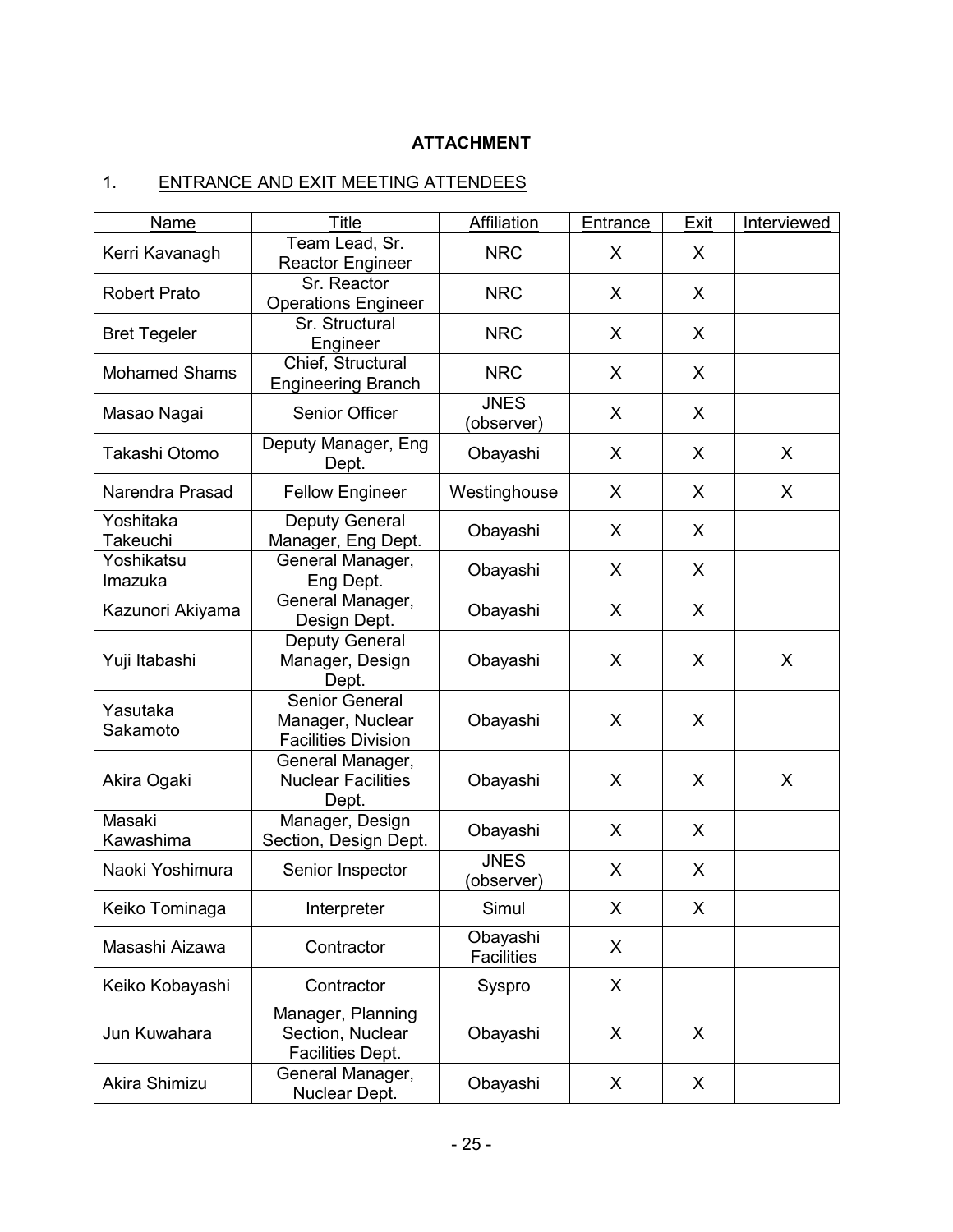| <b>Name</b>                | Title                                                            | <b>Affiliation</b>        | Entrance | Exit  | Interviewed |
|----------------------------|------------------------------------------------------------------|---------------------------|----------|-------|-------------|
| Masayuki<br>Shirakawa      | General Manager,<br><b>Nuclear Facilities</b><br><b>Division</b> | Obayashi                  | X        | X     |             |
| Tomohiro Iwasaki           | Manager                                                          | Obayashi                  |          | X     |             |
| Contractor<br>Ivan Bulatao |                                                                  | Earth Design<br>Co.       | X        | X     |             |
| Bernabe Bonifacio          | Contractor                                                       | Earth Design<br>Co.       | X        | X     |             |
| <b>John Kurtik</b>         | QA Engineer                                                      | Westinghouse              | X        | X     | X           |
| Hiroto Inoue               | <b>Chief Researcher</b>                                          | <b>JNES</b><br>(observer) | X        |       |             |
| Hiromi Adachi              | Interpreter                                                      | Simul                     | X        | X     |             |
| Shoichi Goto               | Manager, Planning<br>Section, Nuclear<br><b>Facilities Dept.</b> | Obayashi                  | X        |       |             |
| <b>Ted Alexovich</b>       | Manager, AP1000<br><b>International Projects</b><br>Quality      | Westinghouse              |          | $X^*$ |             |
| <b>Mike Corletti</b>       | Director, AP1000<br><b>Plant Engineering</b>                     | Westinghouse              |          | $X^*$ |             |
| Jamie Vasquez              | Manager, Global<br><b>Supplier Quality</b><br>Oversight          | Westinghouse              |          | $X^*$ |             |
|                            |                                                                  |                           |          |       |             |
|                            |                                                                  |                           |          |       |             |

\*Participated by phone

# 2. INSPECTION PROCEDURES USED

IP 43002, "Routine Inspections of Nuclear Vendors"

IP 36100, "Inspection of 10 CFR Parts 21 and 50.55(e) Programs for Reporting Defects and Noncompliance"

# 3. LIST OF ITEMS OPENED, CLOSED, AND DISCUSSED

The following items were found during this inspection:

| Item Number                                                                                  | Status                                               | Type Description                                                                                                                                             |
|----------------------------------------------------------------------------------------------|------------------------------------------------------|--------------------------------------------------------------------------------------------------------------------------------------------------------------|
| 99901409/2011-201-01<br>99901409/2011-201-02<br>99901409/2011-201-03<br>99901409/2011-201-04 | Open<br>Open<br>Open<br>Open<br><b>Criterion XVI</b> | NOV 10 CFR 21.21(a)<br>NON 10 CFR Part 50, App. B, Criterion II<br>NON 10 CFR Part 50, App. B, Criterion III<br>NON 10 CFR Part 50, App. B, Criterion XV and |